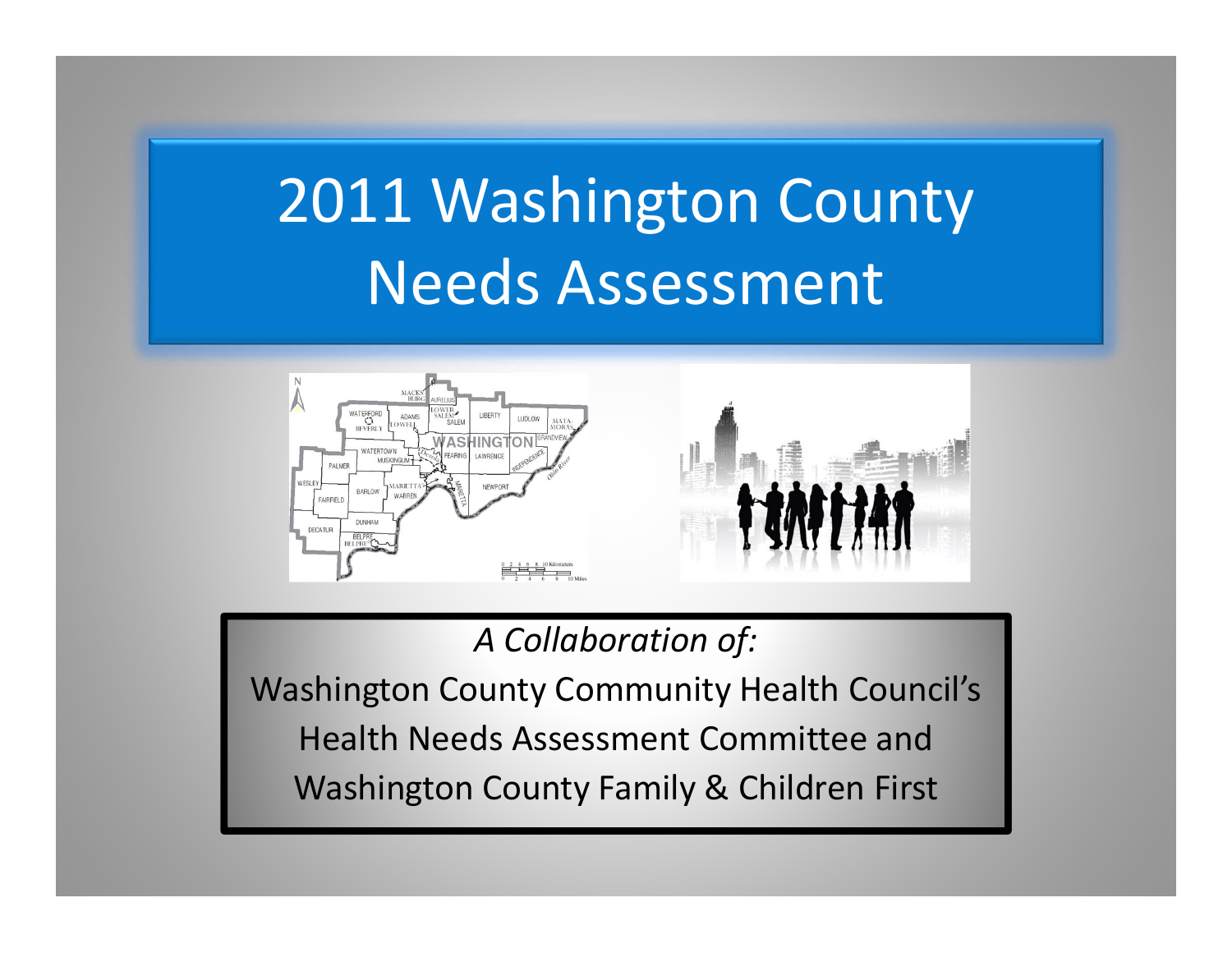# Survey Information

- Survey conducted 10/12/2011 through 12/22/2011
- Survey delivered to community members, agencies, schools, organizations, businesses, parents, etc. via emails, websites, and Facebook with <sup>a</sup> Survey Monkey link to complete online. Paper format was also distributed at 8 community events and to families without access to computers.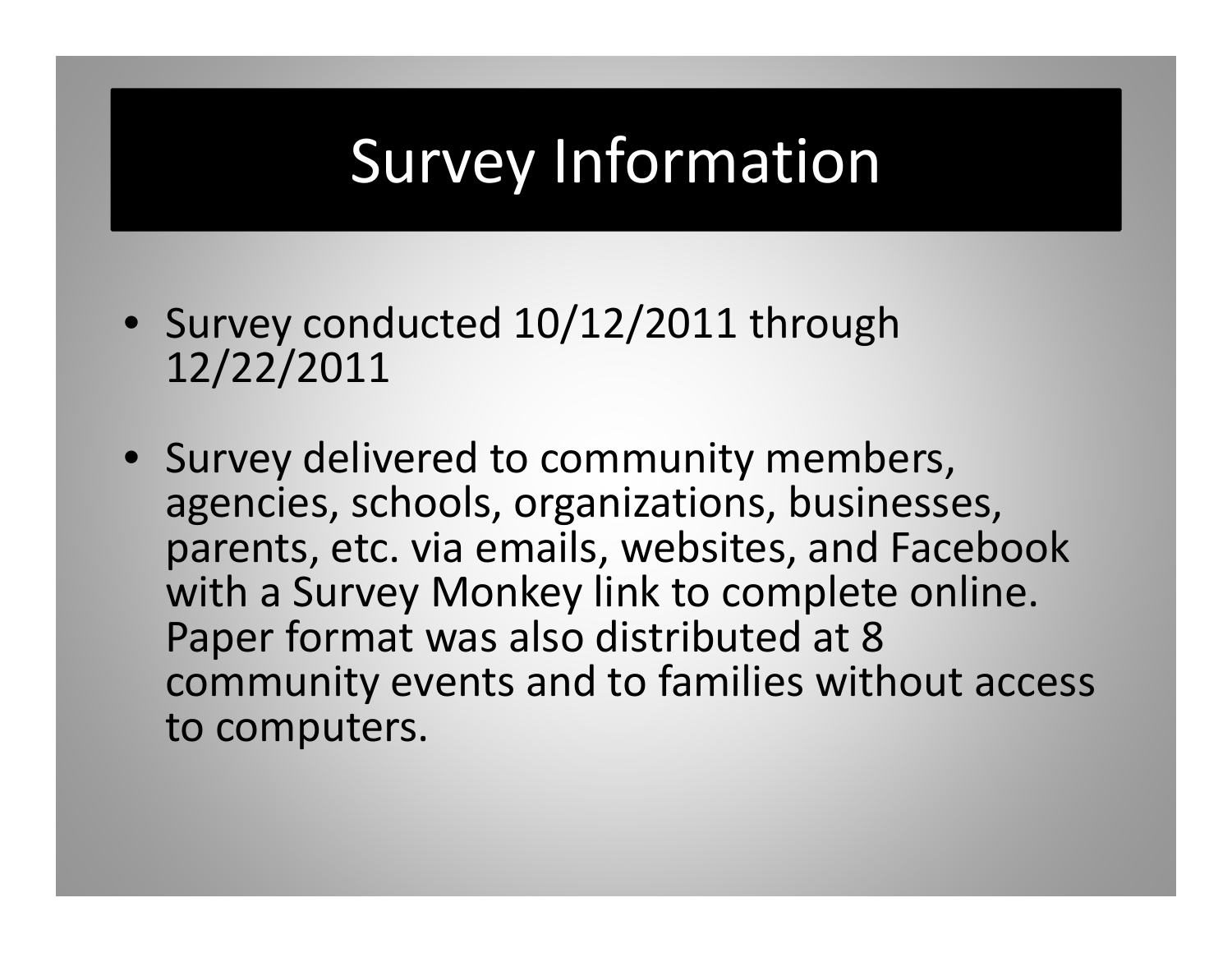#### Continued

- **815** people began the survey
- 812 people completed the first half of the survey
- **Approximately 750 completed full survey**
- 301 surveys were entered manually by Family & Children First staff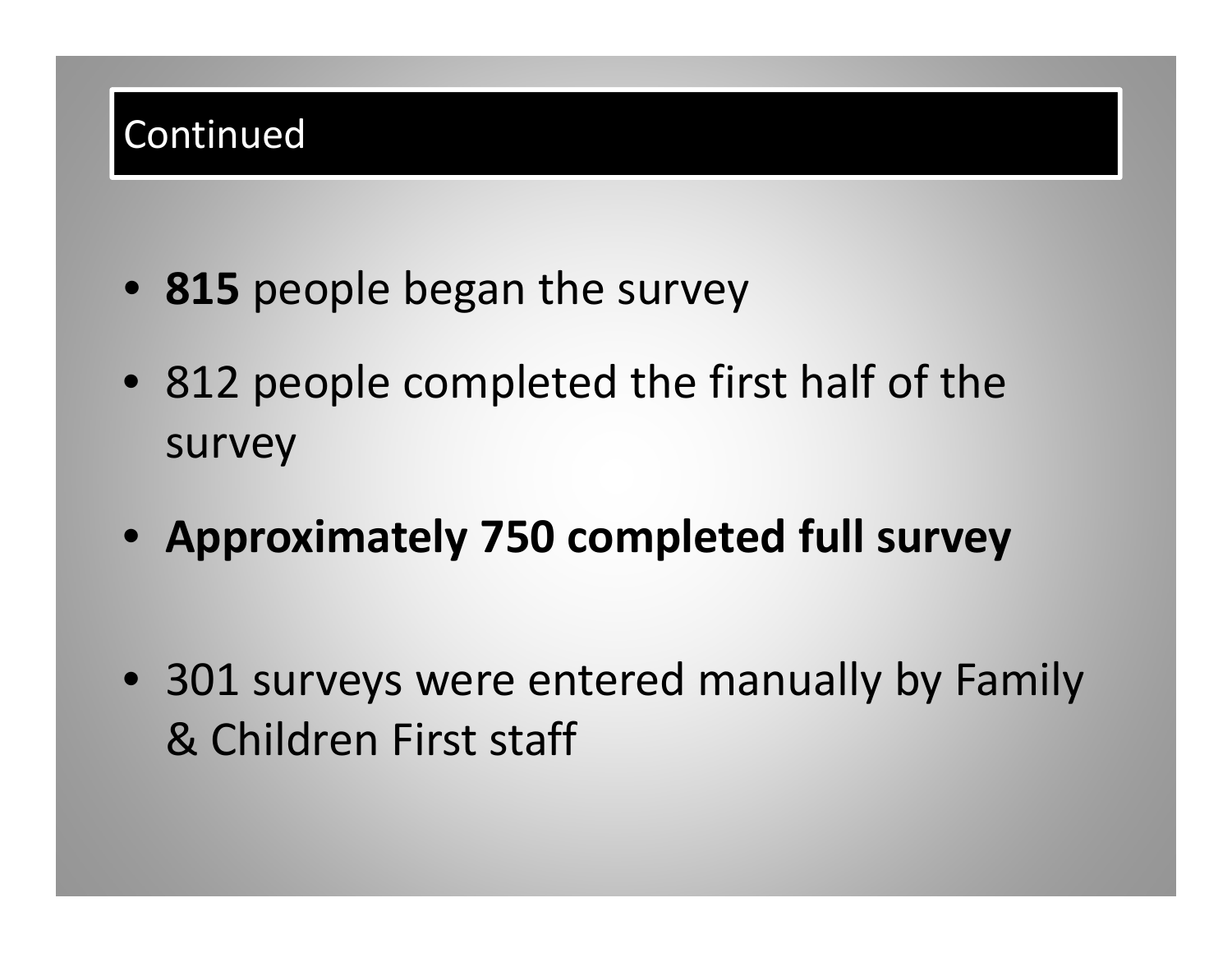#### Continued

Per the "Survey Random Sample Calculator", our survey results (based on Washington County population over age 18 and the number completing the survey) showed:

- •95% Confidence Rating with <sup>a</sup>
- •3.4% error level

| How many people are in your population? | 48804                   |
|-----------------------------------------|-------------------------|
| How many people completed your survey?  | 800                     |
|                                         | <b>Error Level</b>      |
|                                         | 2.9<br>90% Confidence   |
|                                         | 3.4%                    |
|                                         | 95% Confidence<br>4.5 % |
|                                         | 99% Confidence          |
|                                         |                         |
|                                         |                         |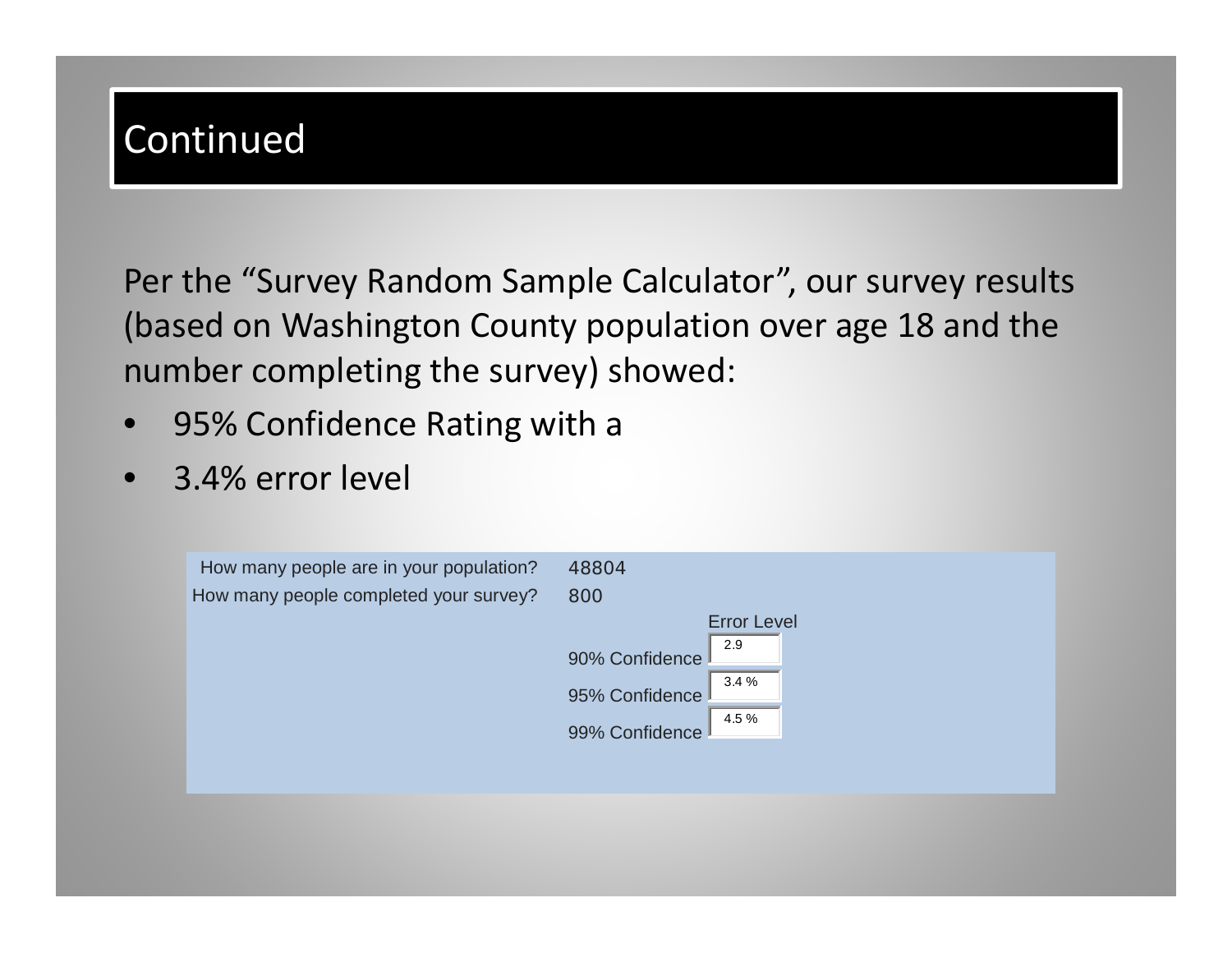# DATA

- The following slides depict each question asked on the survey followed by the responses.
- The responses are listed by percentages and then the number of respondents to that answer.
- For questions that could be compared to data from the CDC / Behavioral Risk Factor Surveillance System (BRFSS), Ohio's data is identified in red. Most Ohio data is from 2010, with some data identified from 2009.

*CDC/BRFSS is the world's largest , on‐going telephone health survey system, tracking health conditions and risk behaviors in the United States yearly since 1984. http://www.cdc.gov/brfss/index.htm*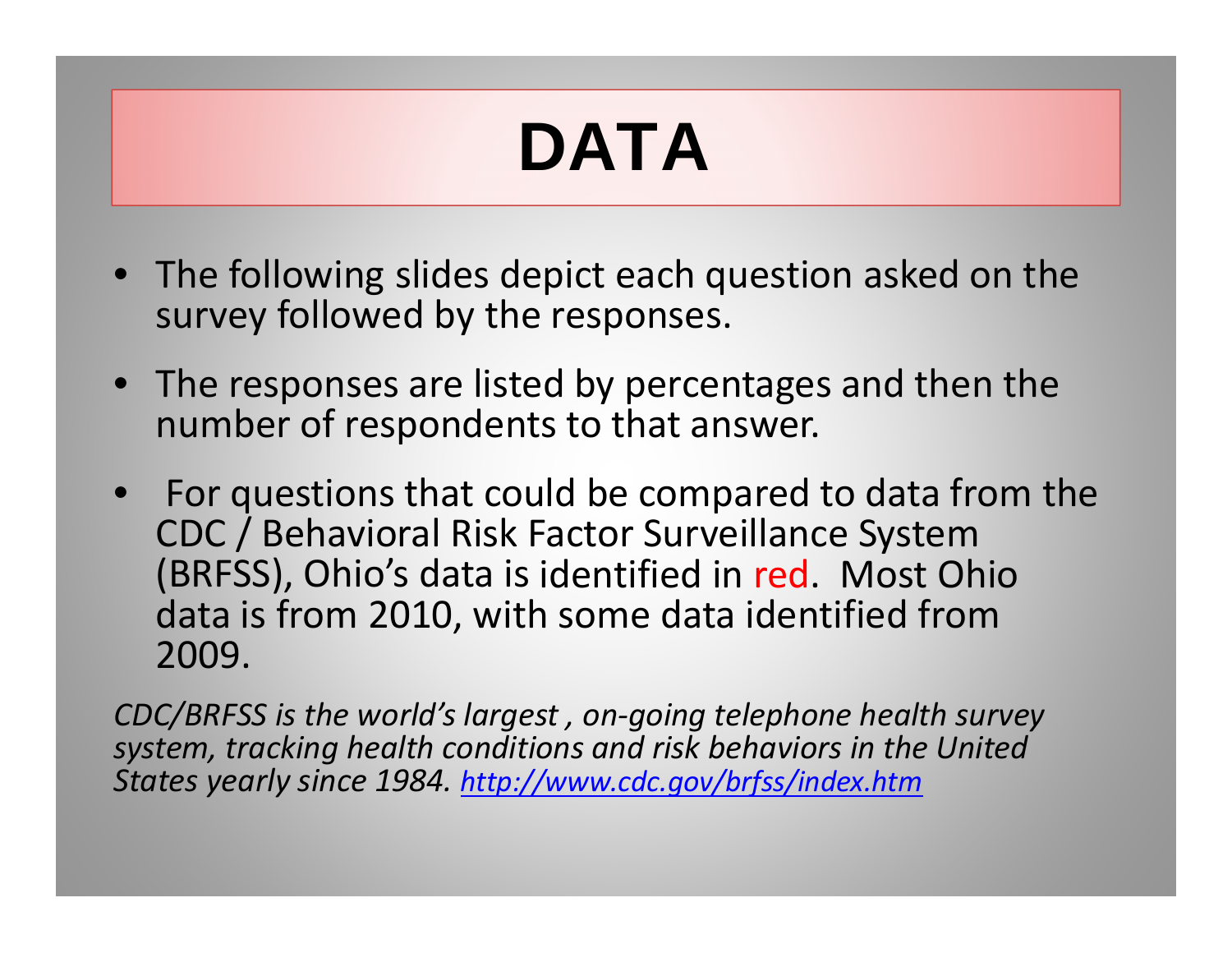#### **Which category below includes your age? (Ohio)**

| • 17 or younger     | 1.5%          | 12         |       |
|---------------------|---------------|------------|-------|
| $• 18-24$           | 10.8%         | 88         | 9.0%  |
| $• 25 - 34$         | 23.4%         | <b>190</b> | 20.1% |
| $-35-44$            | 18.5%         | 150        | 17.6% |
| $-45-54$            | 17.6%         | 143        | 19.7% |
| $-55-64$            | 18.2%         | 148        | 15.5% |
| $• 65 - 74$         | 5.2%          | 42         |       |
| $\bullet$ 75+ years | 10.0%<br>4.8% | 39         | 18.1% |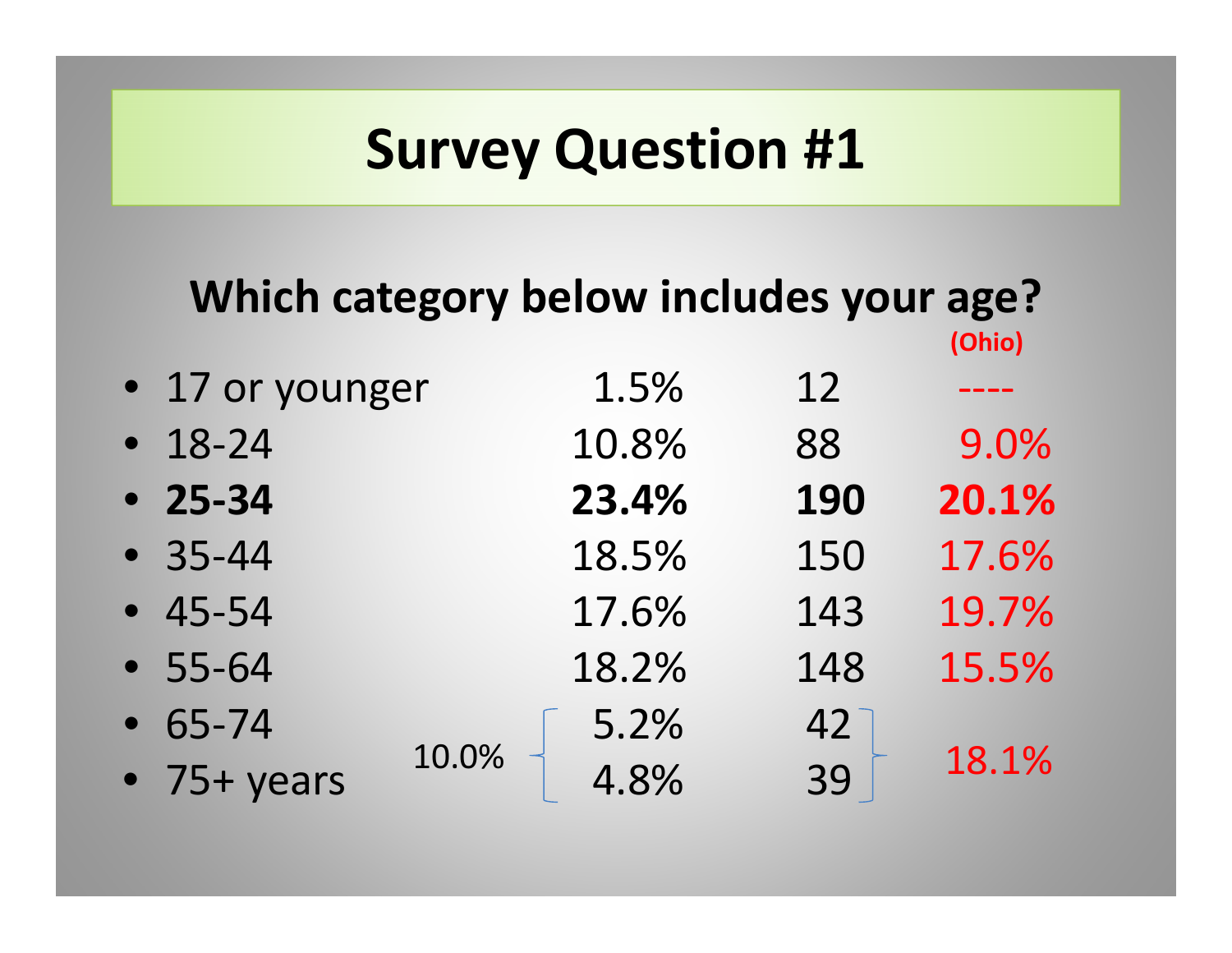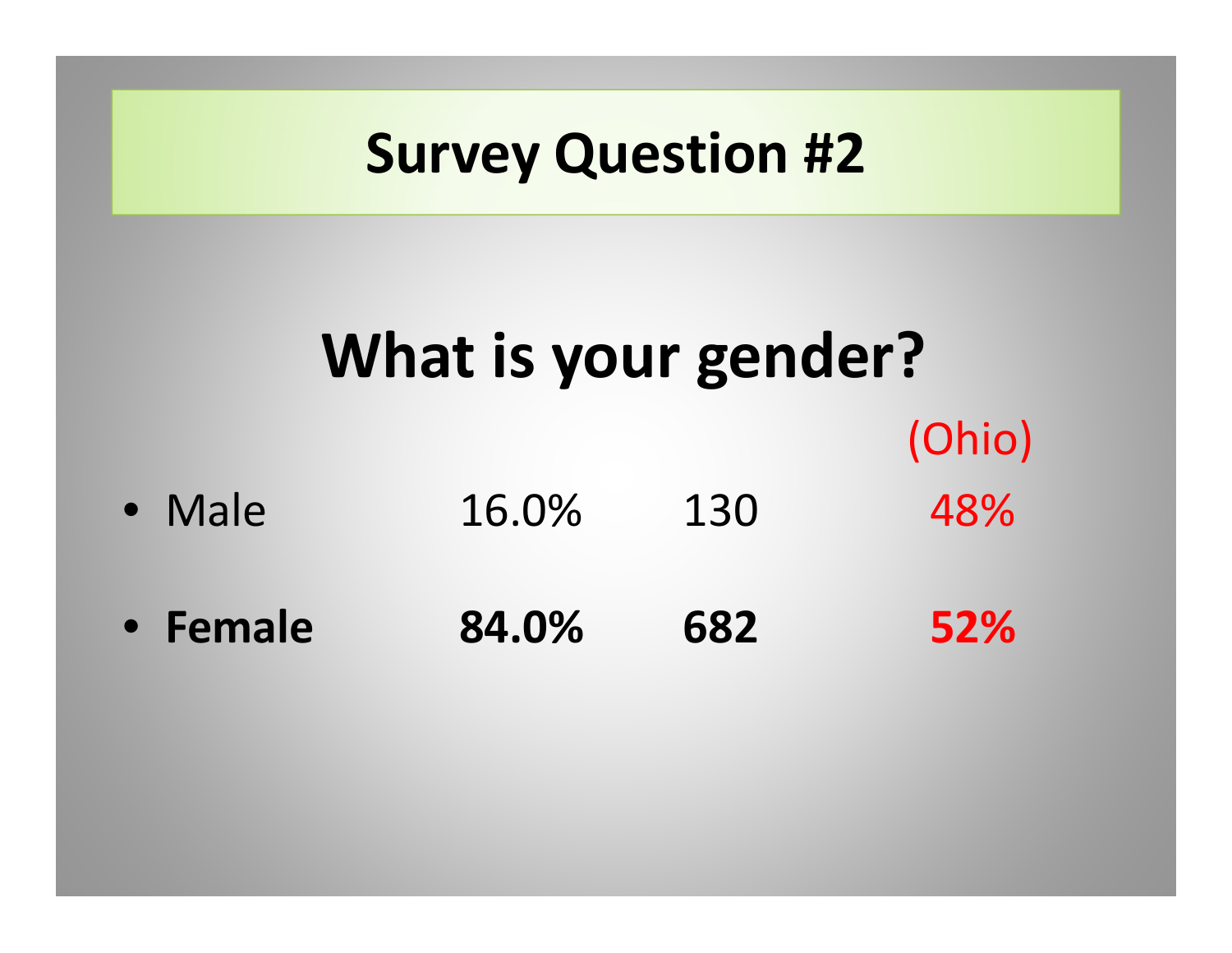#### **Survey Question #3 – Top Answers**

## **In what Zip Code area do you live?**

| $-45714$ | 10.2% | 83  |
|----------|-------|-----|
| $-45750$ | 55.8% | 453 |
| $-45767$ | 4.4%  | 36  |
| $-45786$ | 4.6%  | 37  |
| $-45784$ | 3.6%  | 29  |

\*Note: All Washington County zip codes were provided on the survey. The above responses were the top identified zip codes, but all zip codes were represented.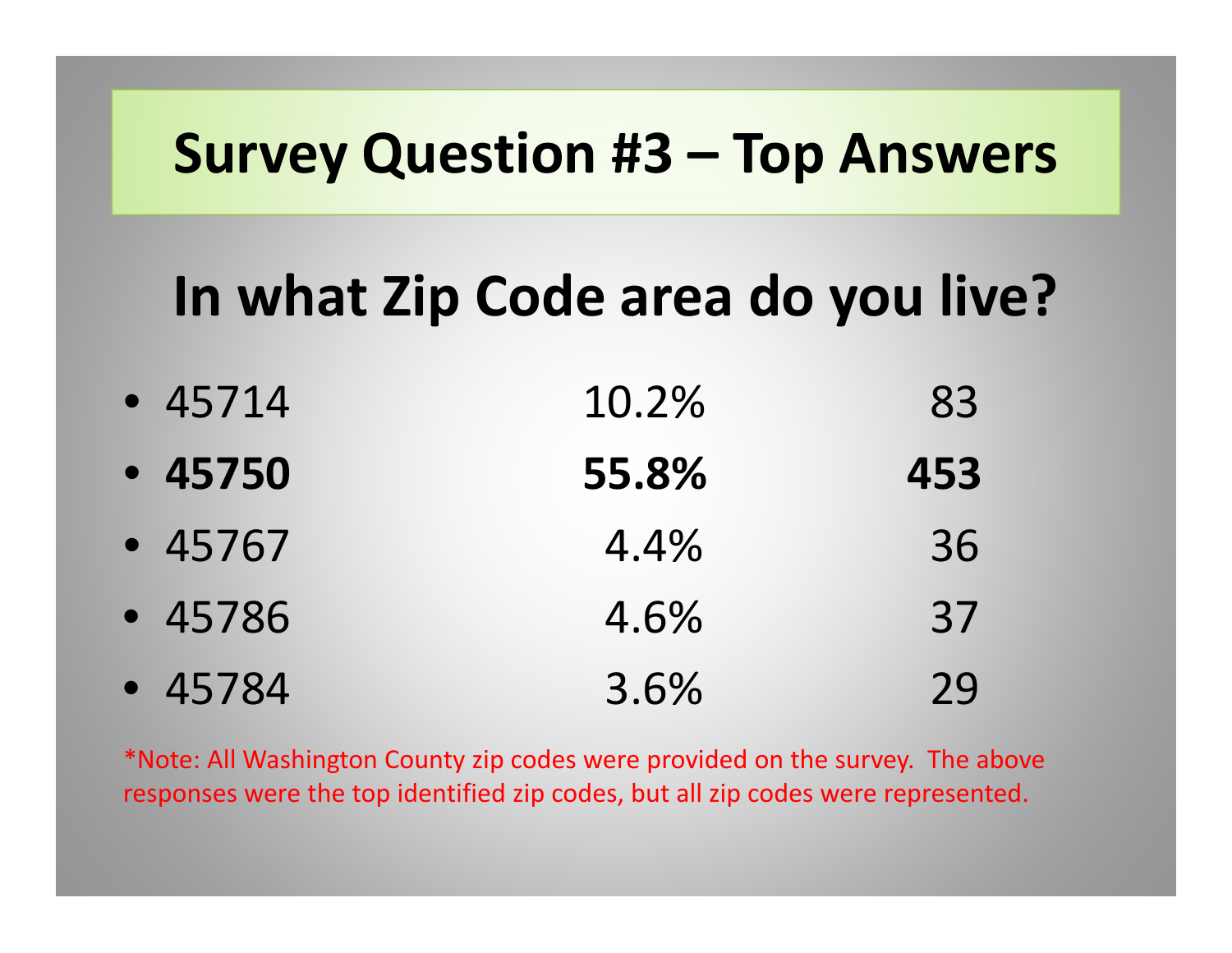#### **In what school district do you live?**

| • Belpre City Schools   | 9.1%  | 74  |
|-------------------------|-------|-----|
| · Marietta City Schools | 50.7% | 412 |
| • Fort Frye Local       | 7.6%  | 62  |
| • Frontier Local        | 8.4%  | 68  |
| · Warren Local          | 14.9% | 121 |
| · Wolf Creek Local      | 5.0%  | 41  |
| • None of the above     | 4.2%  | 34  |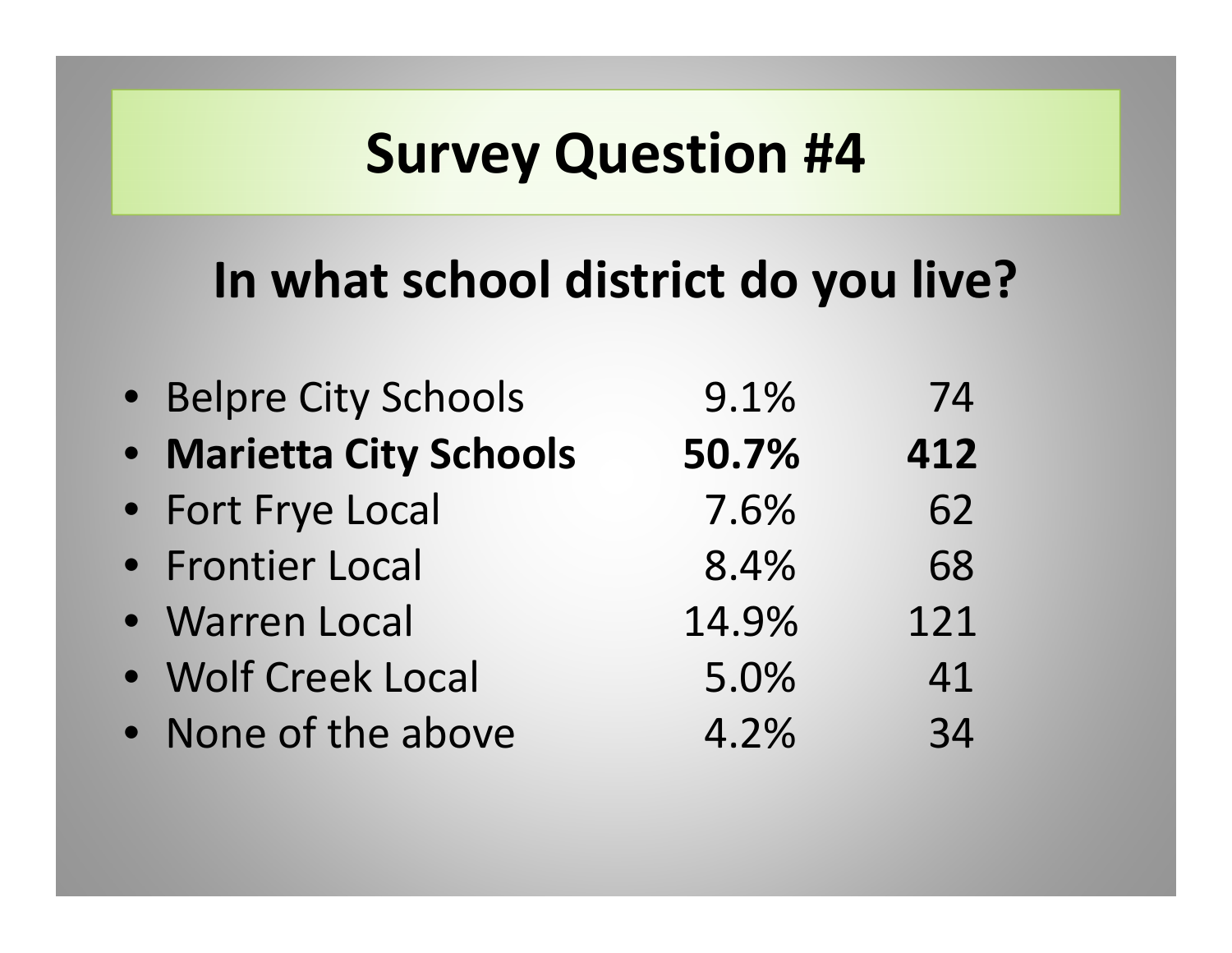## **What is your race/ethnicity?**

| • White       | 97.2% | 788            | 86.4% |
|---------------|-------|----------------|-------|
| · Black       | 0.6%  | 5              | 7.8%  |
| · Hispanic    | 0.5%  | 4              | 2.2%  |
| · Multiracial | 1.4%  | 11             | 2.5%  |
| · Other       | 0.4%  | $\overline{3}$ | 1.1%  |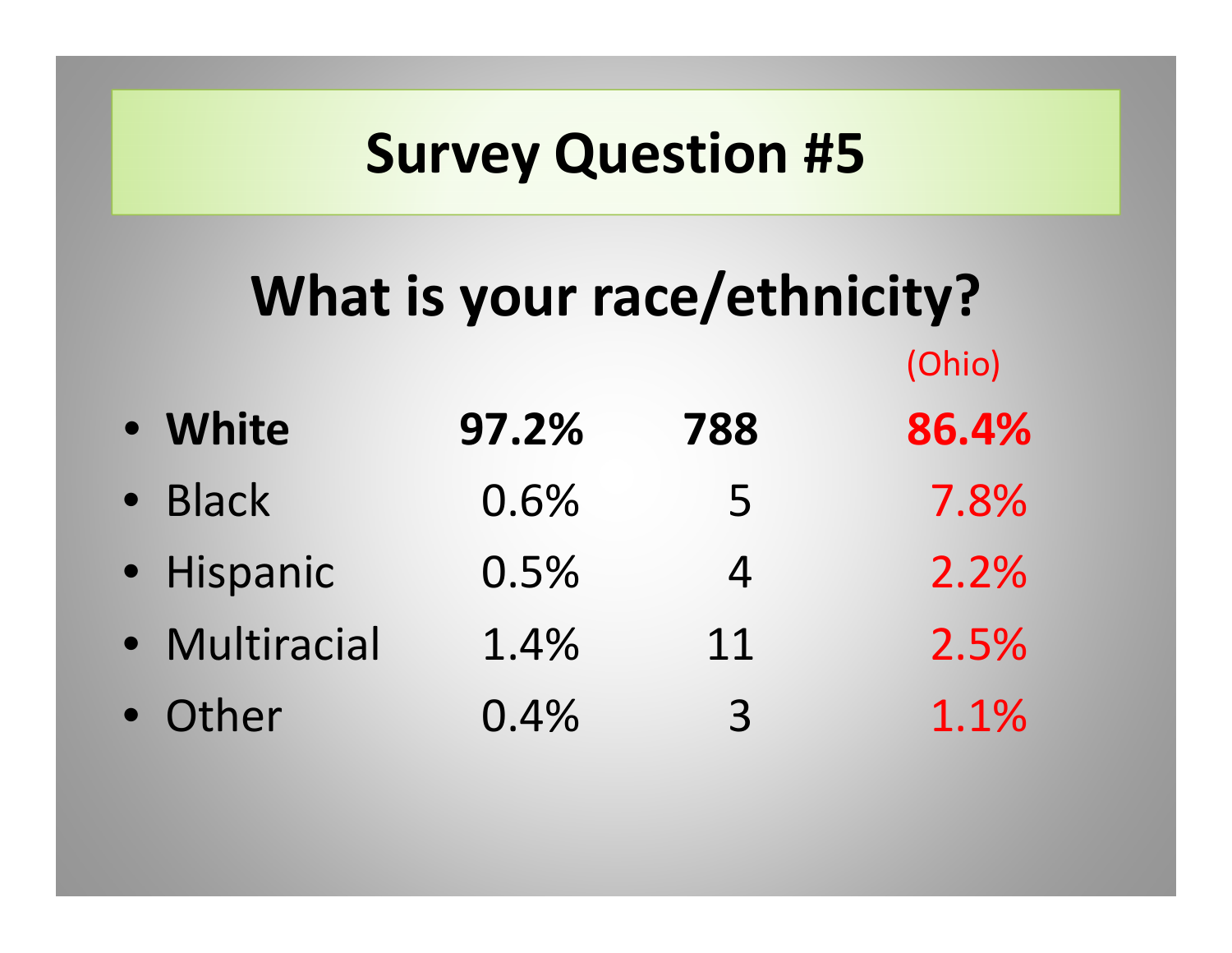## **Are you...?**

- **Married 54.1% 439 63.3%** • Widowed 5.2% 42 7.2% • Divorced 14.9% 121 8.9% • Separated 3.2% 26 1.3% • Never Married 16.5%134 16.8%
- Partnered 6.0%49 2.5%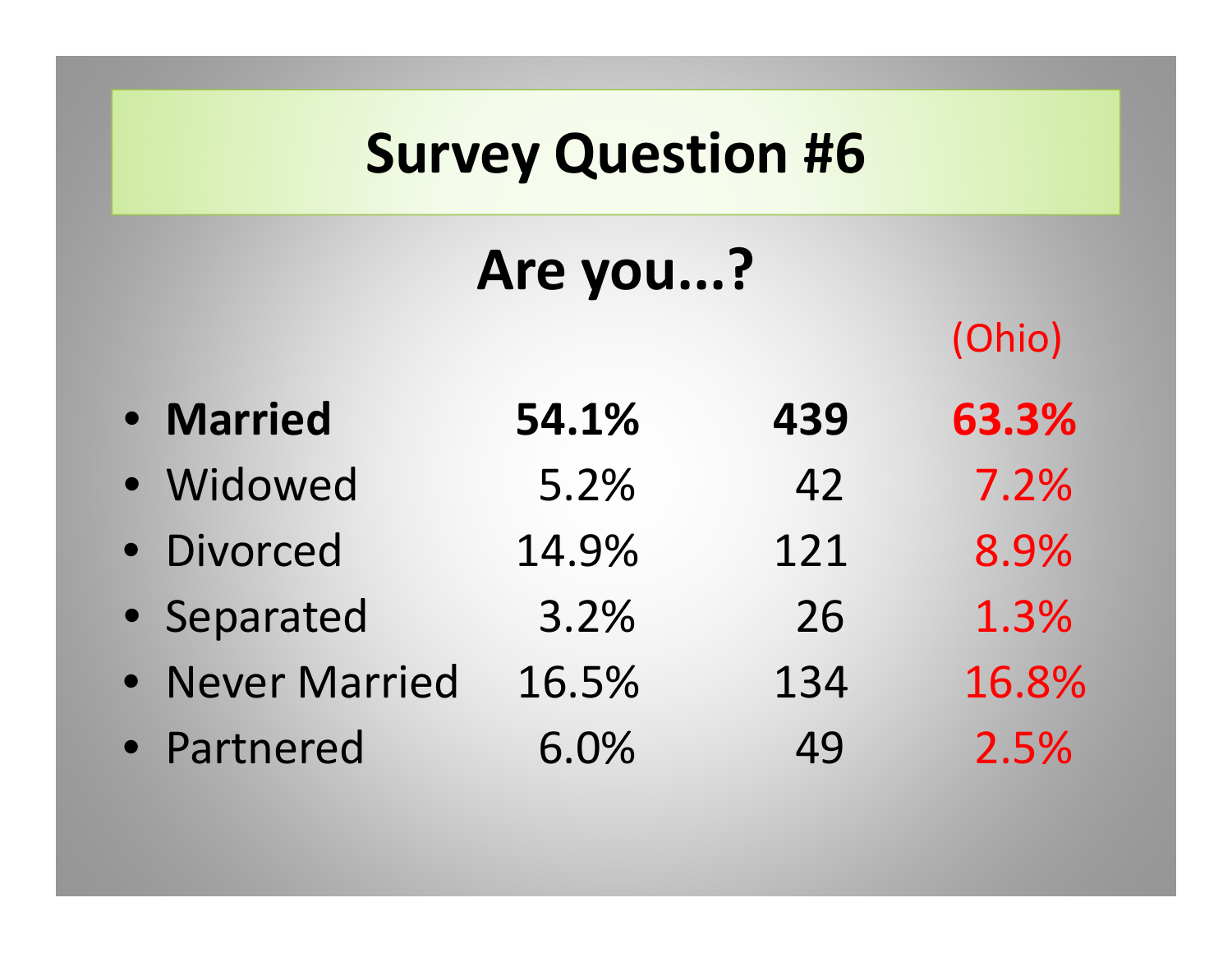#### **How many children less than 18 years of age live in your household?**

|           |                         |       |     | $\mathbf{v}$ |
|-----------|-------------------------|-------|-----|--------------|
| $\bullet$ | <b>None</b>             | 43.6% | 353 | 58.2%        |
|           | • One child             | 19.0% | 154 | 16.8%        |
|           | • Two children          | 22.7% | 184 | 15.9%        |
|           | • Three children        | 9.4%  | 76  | 6.3%         |
|           | • Four children         | 3.3%  | 27  | 1.9%         |
|           | • Five or more children | 2.0%  | 16  | 0.9%         |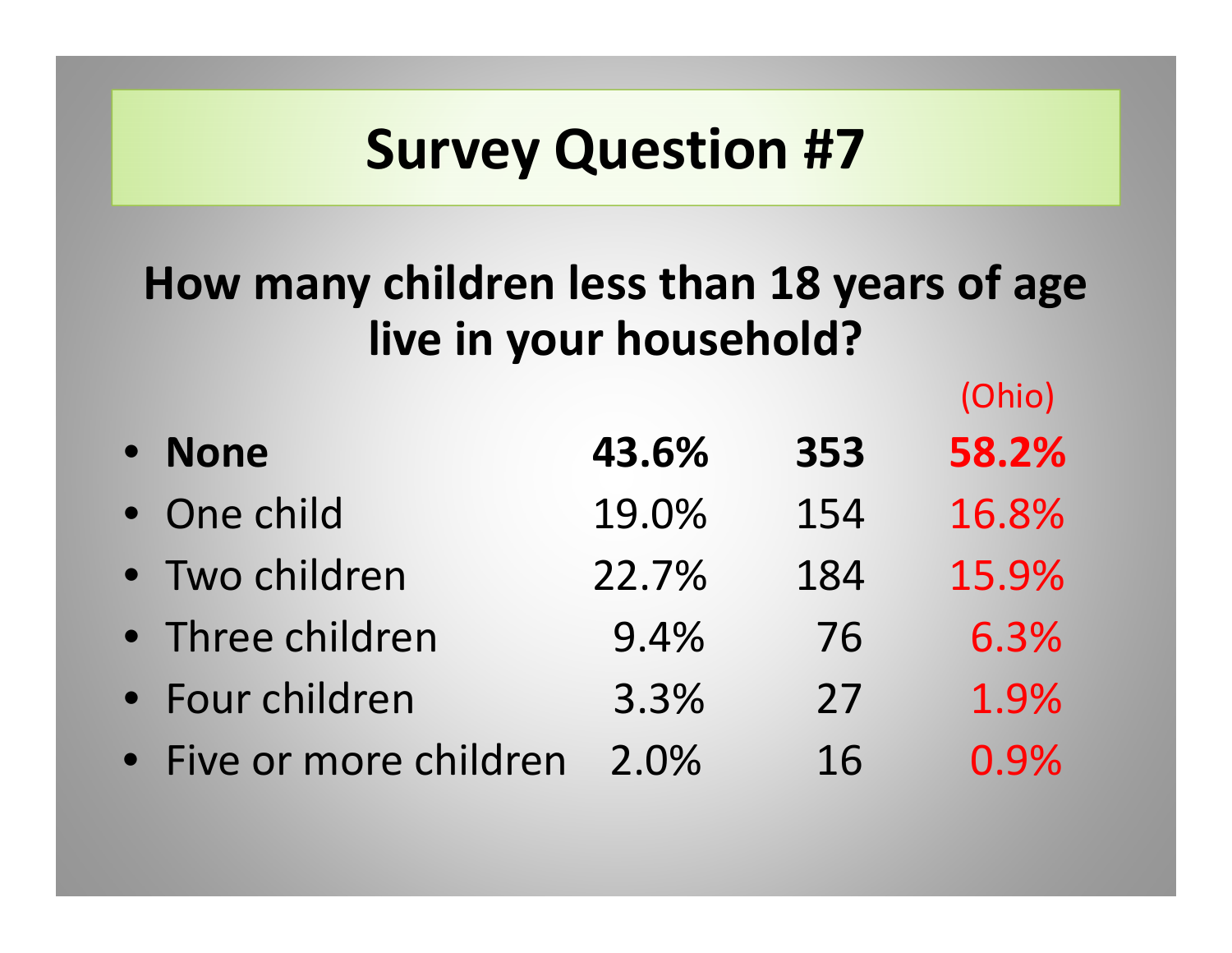#### **Number of people living in your home**

| $\bullet$ 1   | 12.7% | 103            |
|---------------|-------|----------------|
| $\bullet$ 2   | 30.0% | 243            |
| $\bullet$ 3   | 23.8% | 193            |
| $\bullet$ 4   | 19.2% | 156            |
| • 5           | 7.8%  | 63             |
| $\bullet$ 6   | 4.2%  | 34             |
| $\bullet$ 7   | 1.4%  | 11             |
| $\bullet$ 8   | 0.7%  | 6              |
| • more than 8 | 0.2%  | $\overline{2}$ |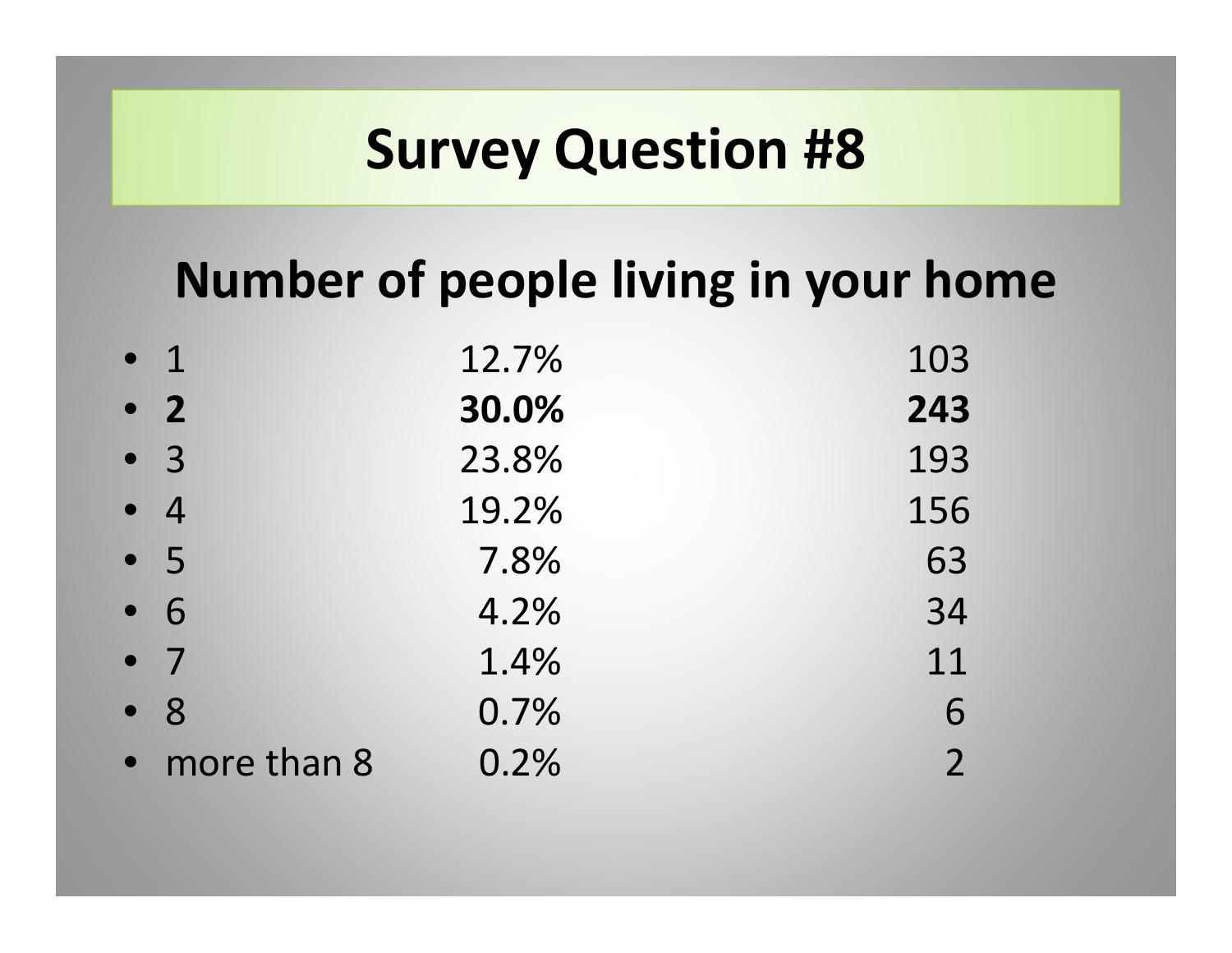# **What is your annual household income?**

(Ohio)

| • Less than \$15,000 31.1%<br>252 |  |  |  |  | 9.7% |
|-----------------------------------|--|--|--|--|------|
|-----------------------------------|--|--|--|--|------|

- \$15,000 ‐ \$24,999 15.7% 127 15.4%
- \$25,000 ‐ \$34,999 9.8% 79 10.4%
- \$35,000 ‐ \$49,999 11.1% 90 16.4%
- \$50,000 ‐ \$74,999 16.3% 132 **32.2%**
- \$75,000 or more 15.9% 129

**48.2%**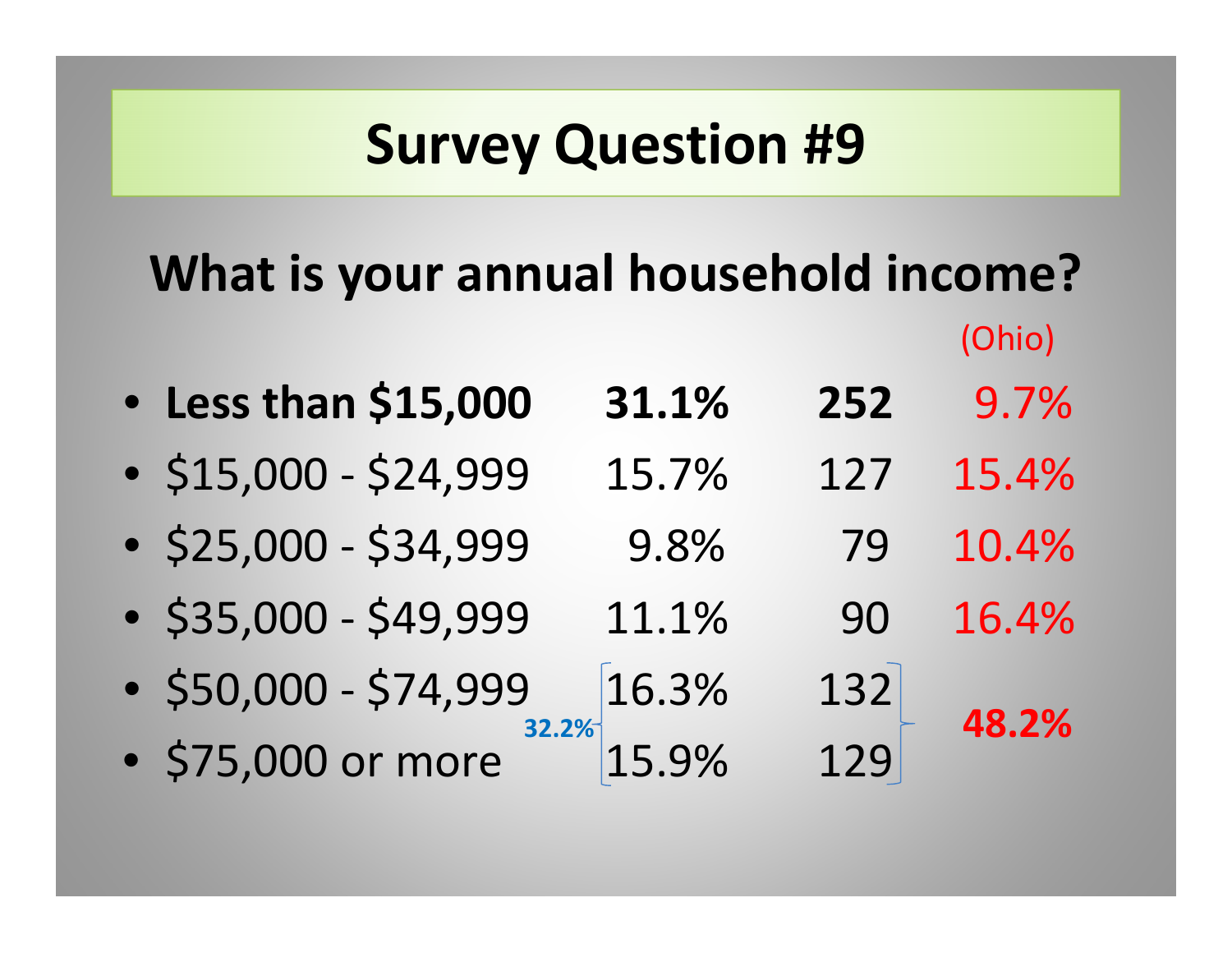#### **Are you currently...?**

|                                             |       |     | 1 UTTU |
|---------------------------------------------|-------|-----|--------|
| Employed for wages,                         |       |     |        |
| working 1-39 hours per week                 | 23.6% | 191 |        |
| <b>Employed for wages, working</b><br>57.8% |       |     | 50.5%  |
| 40 or more hrs. per week                    | 34.2% | 277 |        |
| Self-employed                               | 4.8%  | 39  | 6.8%   |
| Out of work for more than 1 year            | 5.4%  | 44  | 2.7%   |
| Out of work for less than 1 year            | 4.4%  | 36  | 5.0%   |
| A Homemaker                                 | 13.1% | 106 | 7.3%   |
| A Student                                   | 5.3%  | 43  | 4.5%   |
| <b>Retired</b>                              | 10.1% | 82  | 17.2%  |
| Disabled, not able to work                  | 5.9%  | 48  | 6.2%   |
| Military                                    | 0.1%  |     |        |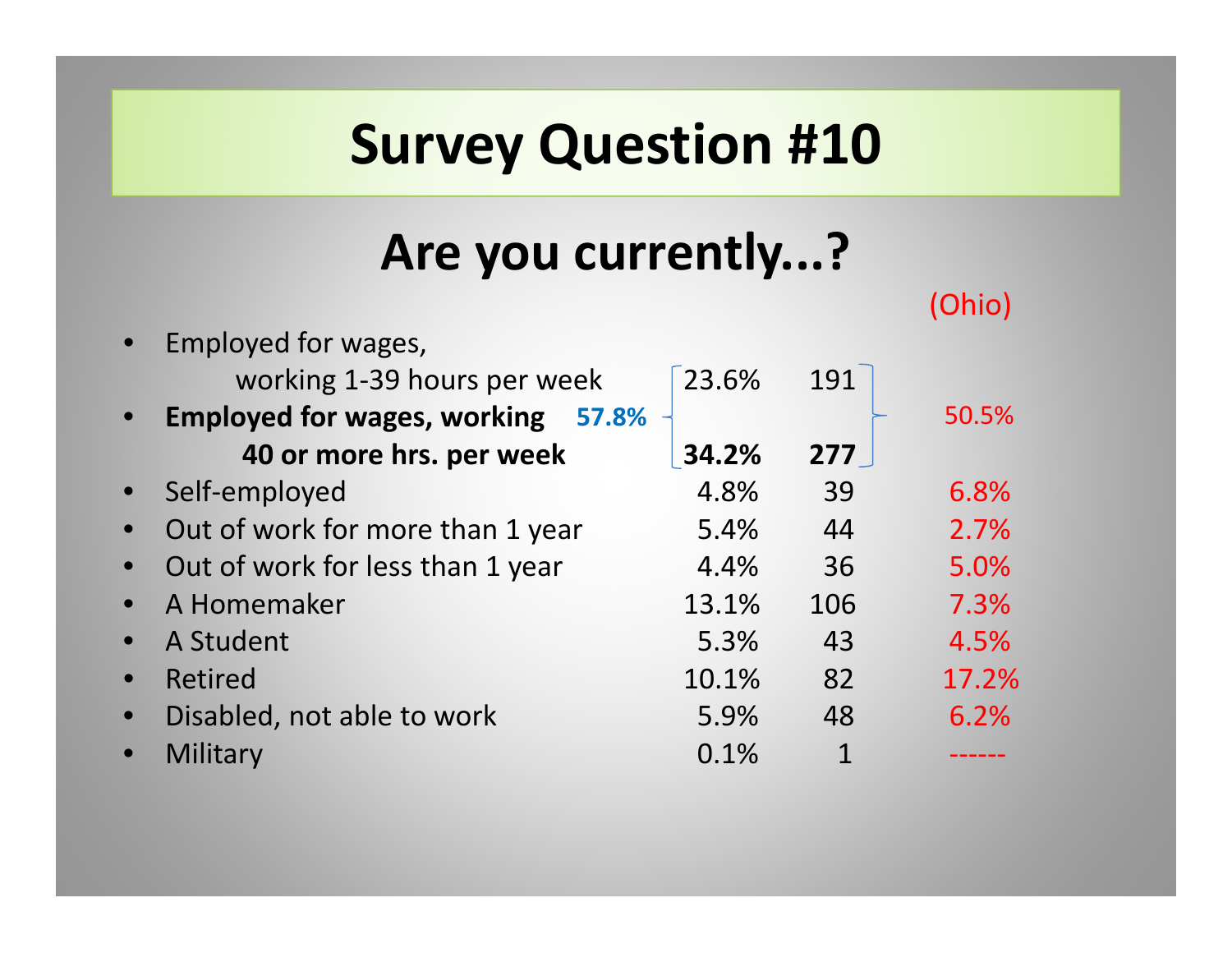#### **What is the highest level of school you have completed or the highest degree you have received?**

|           |                                       |       |     | Ohio) |
|-----------|---------------------------------------|-------|-----|-------|
|           | • Less than high school               | 6.7%  | 54  | 8.4%  |
| $\bullet$ | High school degree or equivalent      | 23.3% | 189 | 33.3% |
|           | • Some college but no degree          | 21.1% | 171 | 26.1% |
|           | • Skilled training beyond high school | 5.4%  | 44  |       |
|           | • Associate Degree                    | 14.1% | 114 |       |
| $\bullet$ | <b>Bachelor degree</b><br>41.9%       | 13.4% | 109 | 32.2% |
|           | • Graduate degree or higher           | 14.4% | 117 |       |
|           | • I am still in school                | 1.6%  | 13  |       |
|           |                                       |       |     |       |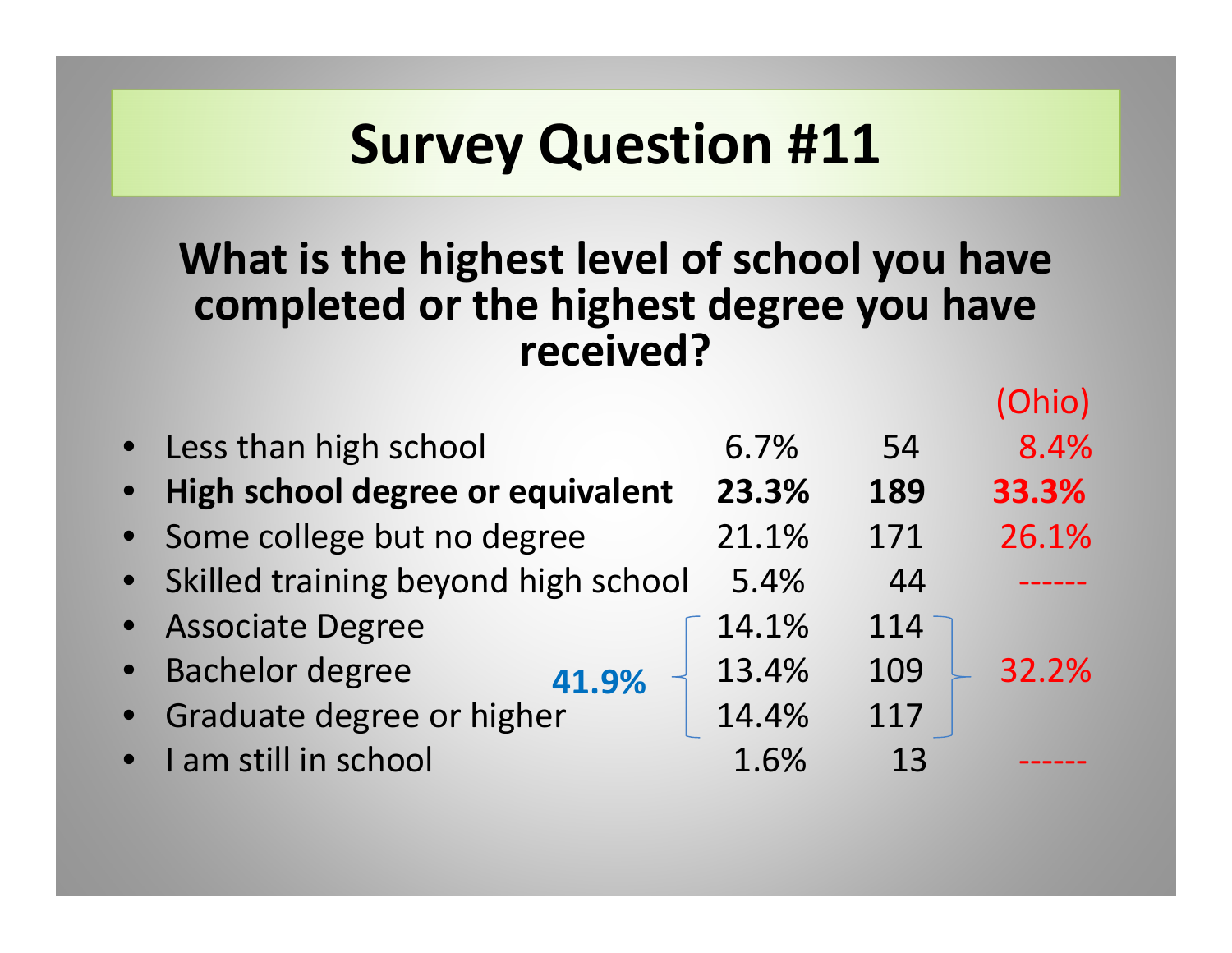## **Related to smoking, do you...?**

- Smoke everyday 21.6% 175 15.6%
- Smoke some days 6.9% 56 4.7%
- Former smoker 24.2%196 25.8%
- **Never smoked 47.3%384 53.8%**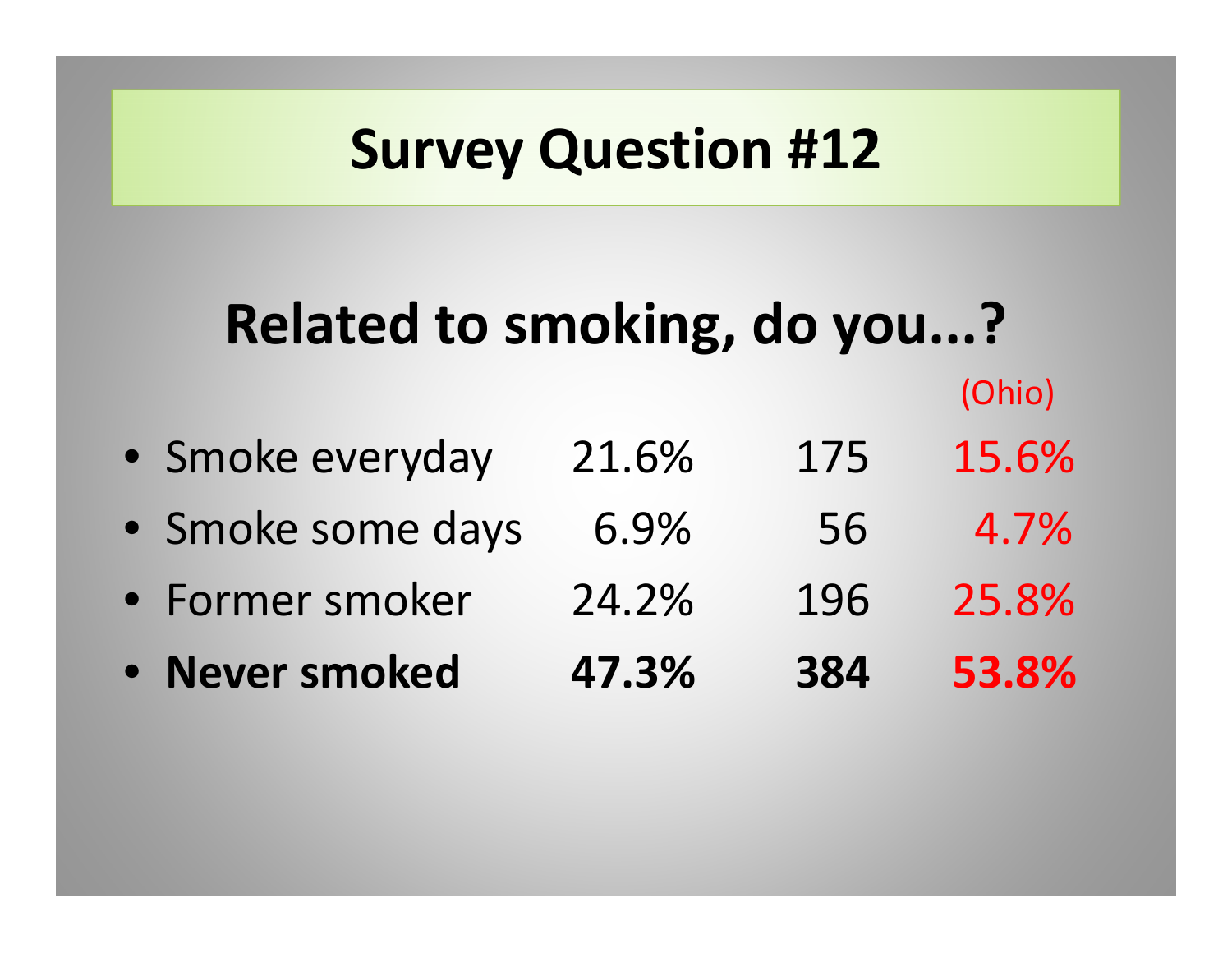#### **Have you had at least one drink of alcohol within the past 30 days?**

(Ohio)

• Yes 37.7%306 53.2%

• **No 62.3%506** 46.8%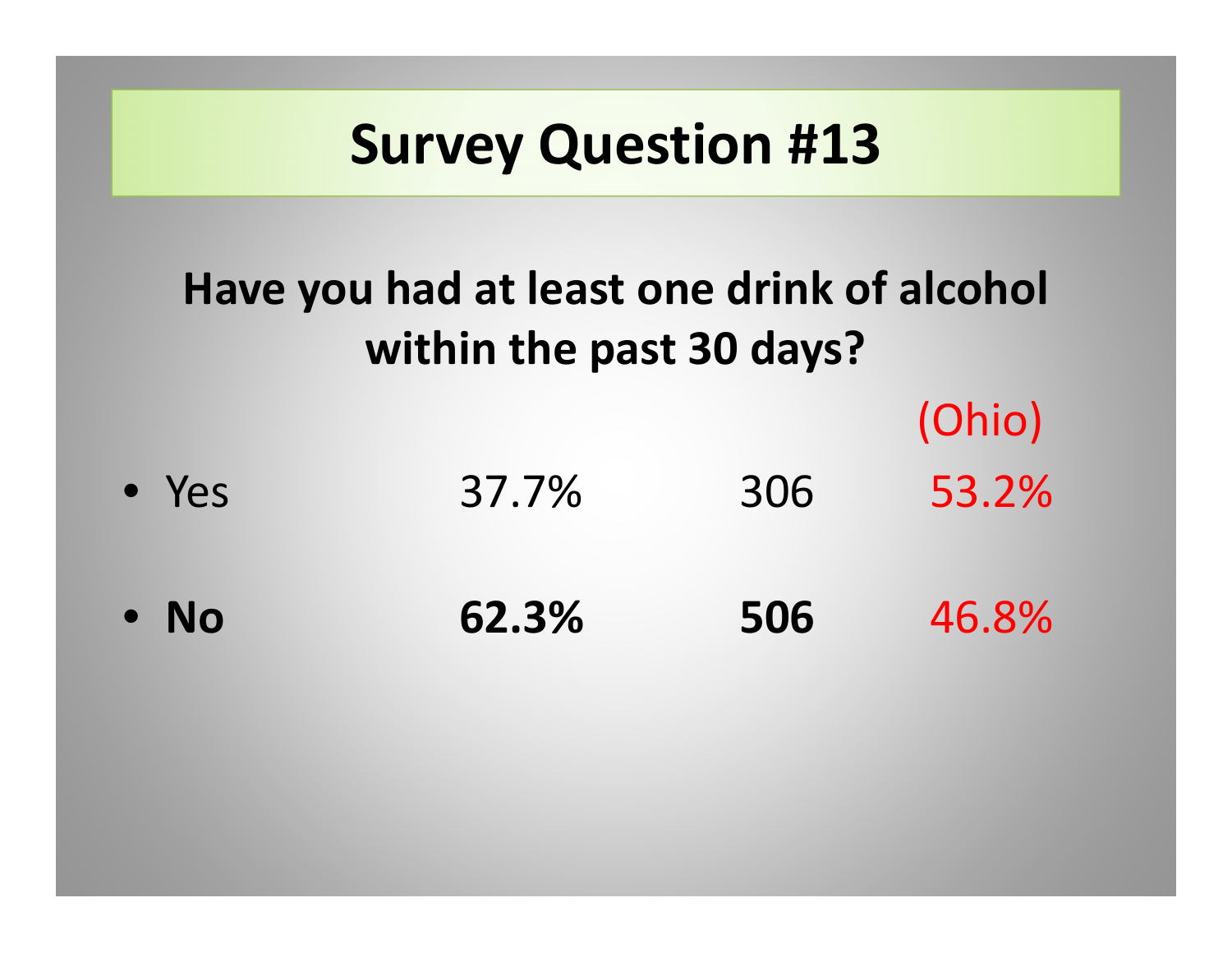#### **How many times during the week does your family eat fast food?**

| • None      | 27.0% | 218 |
|-------------|-------|-----|
| $-1-2$      | 54.7% | 441 |
| $-3-4$      | 14.6% | 118 |
| $-5-6$      | 2.0%  | 16  |
| • 7 or more | 1.6%  | 13  |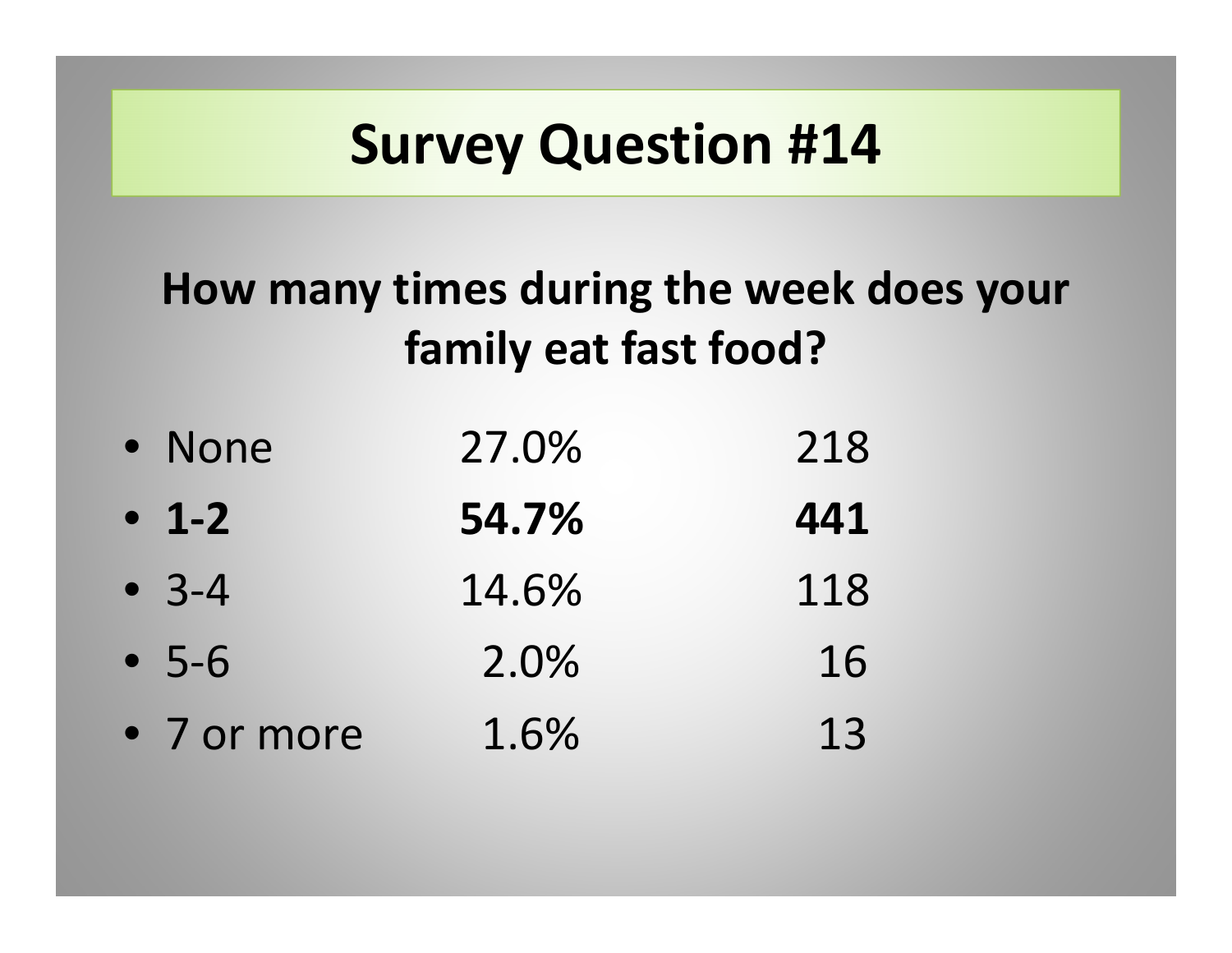#### **Does your home have <sup>a</sup> working carbon monoxide detector?**

• **Yes 57.9% 467** • No 42.1%340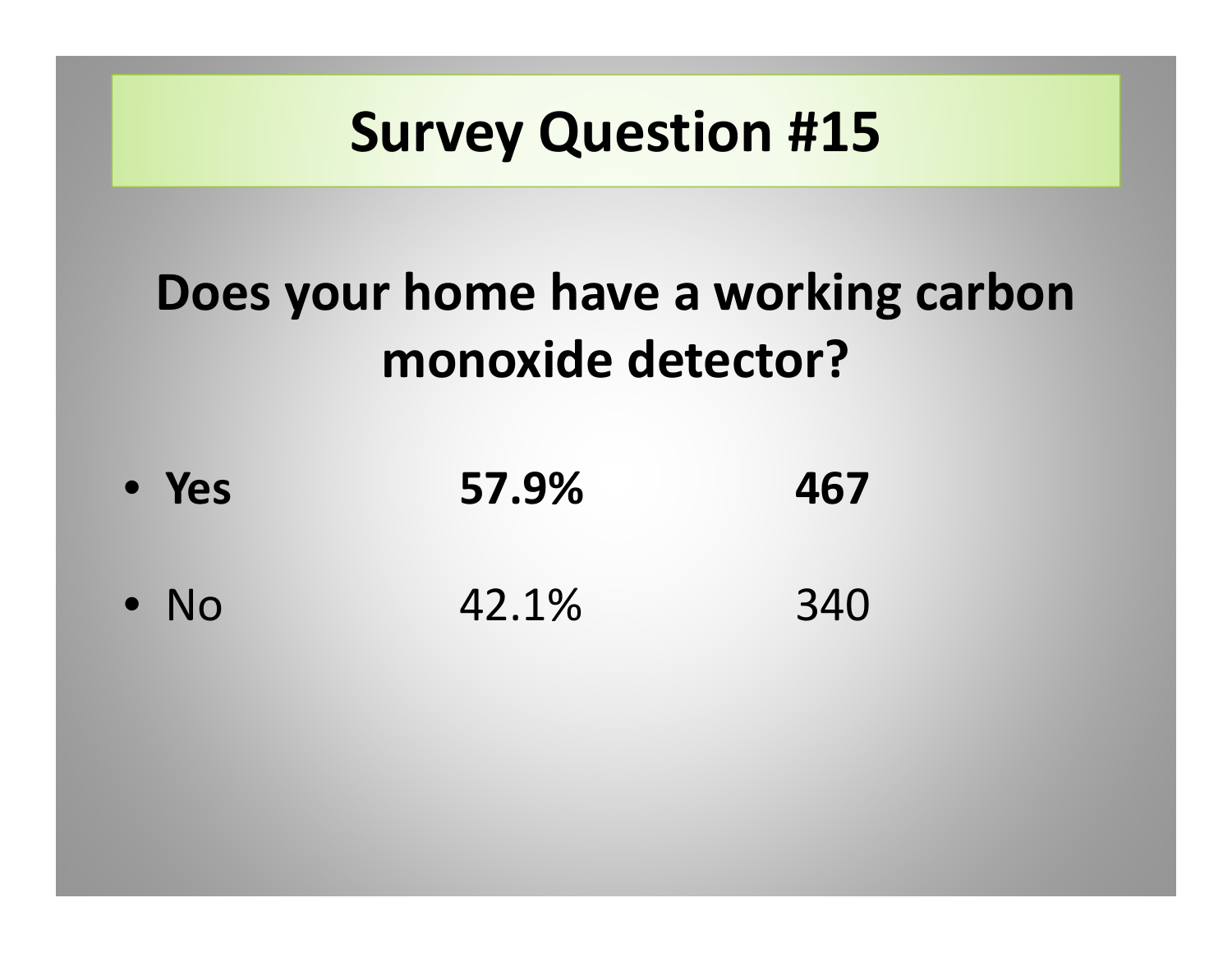# **Does your home have working smoke detectors?**

• **Yes 91.9% 741** • No 8.1%65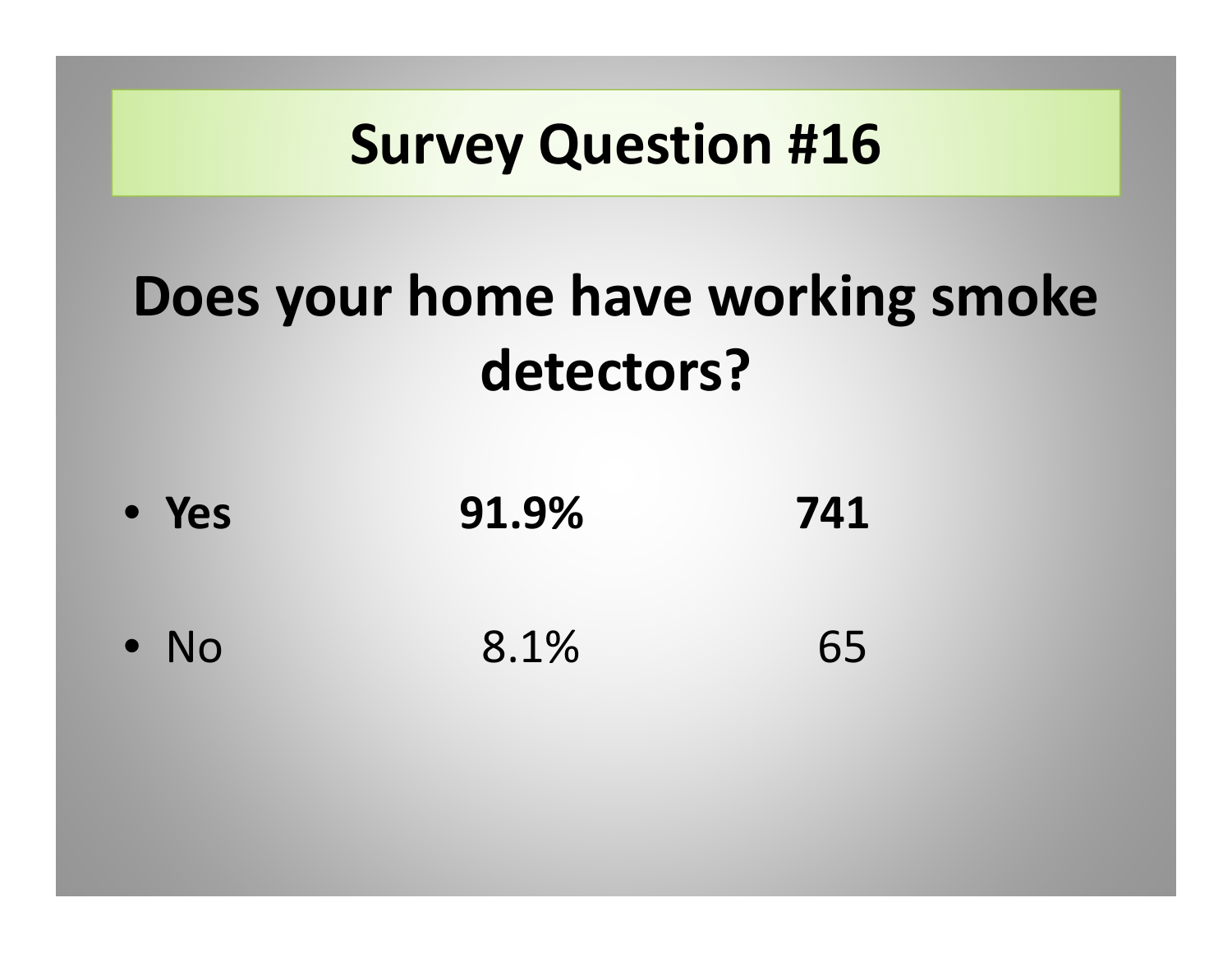#### **How concerned are you about air pollution in Washington County?**

| • Extremely concerned  | 18.4% | 148 |
|------------------------|-------|-----|
| • Very concerned       | 25.7% | 207 |
| • Moderately concerned | 32.4% | 261 |
| · Slightly concerned   | 15.9% | 128 |
| • Not at all concerned | 7.6%  | 61  |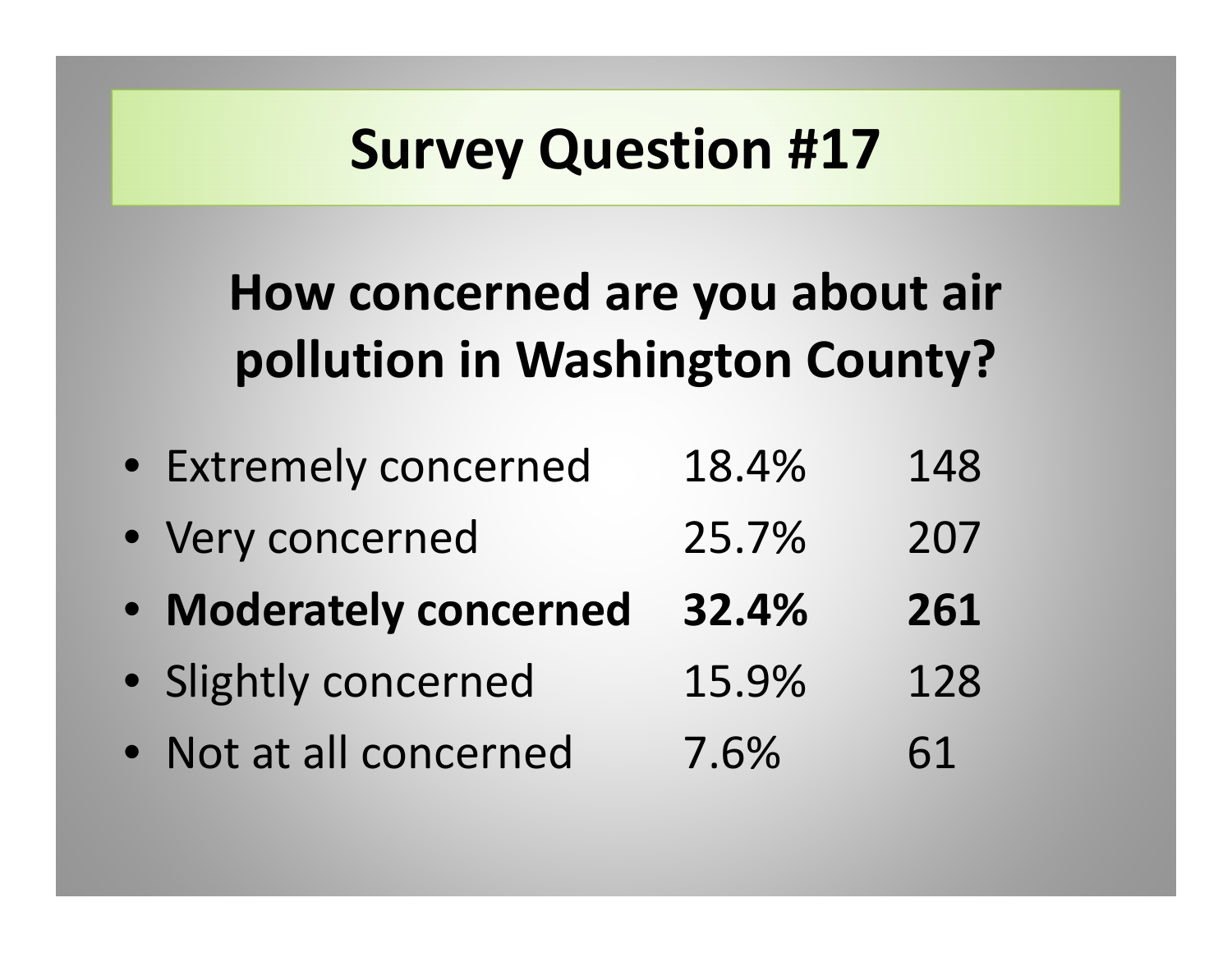#### **Would you say that in general your health is ...**

| • Excellent | 9.9%  | 80  | 18.7% |
|-------------|-------|-----|-------|
| • Very Good | 35.7% | 288 | 35.0% |
| · Good      | 39.7% | 320 | 30.4% |
| • Fair      | 12.0% | 97  | 11.6% |
| • Poor      | 2.7%  | 22  | 4.3%  |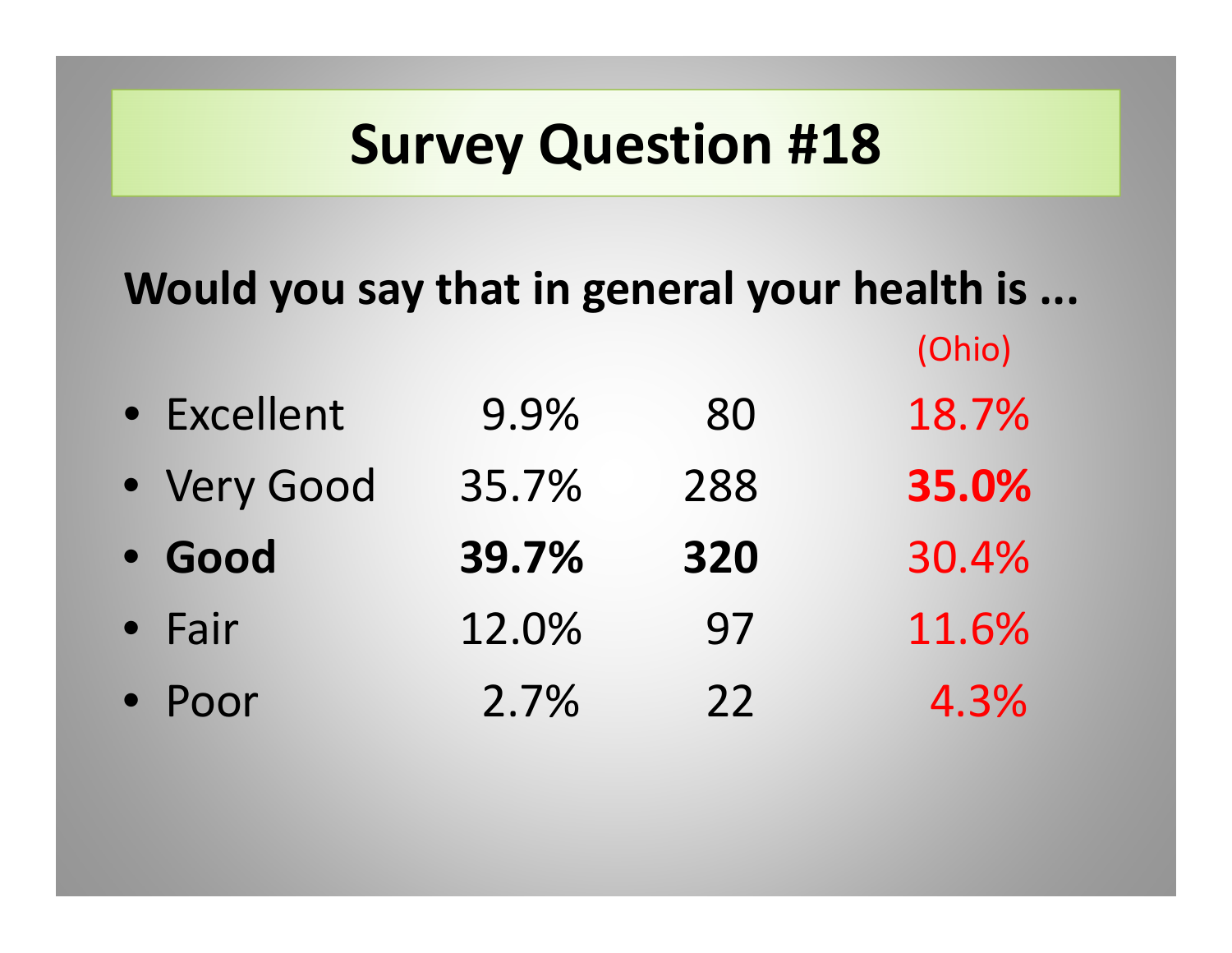## **How often do you exercise?**

| • Once a week       | 21.8% | 176 |
|---------------------|-------|-----|
| • 2-3 times a week  | 31.0% | 250 |
| • 4-5 times a week  | 10.5% | 85  |
| • Daily             | 11.3% | 91  |
| · I do not exercise | 25.3% | 204 |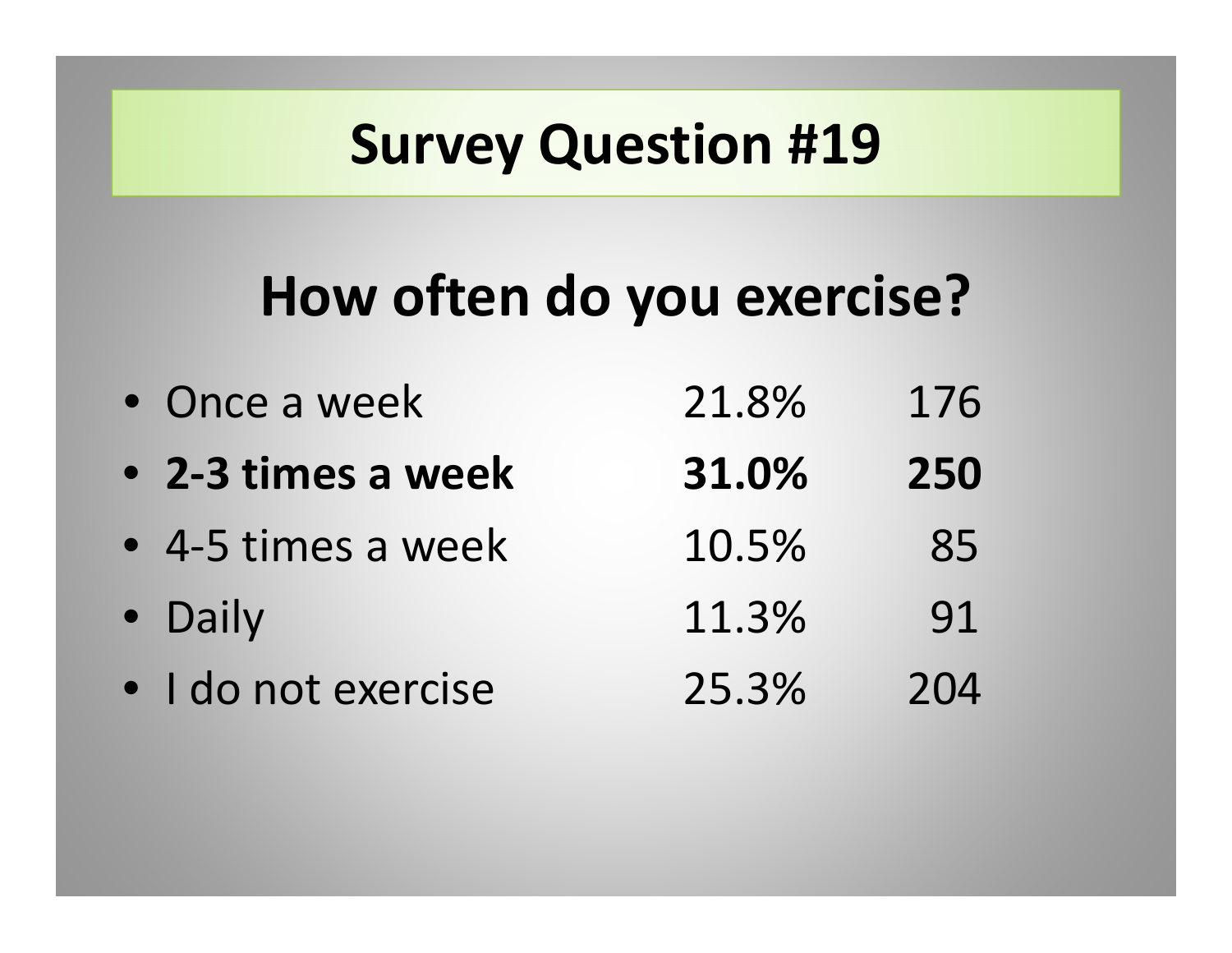#### **How much time do you spend each time you exercise?**

| • Less than 15 minutes at a time | 11.7% | 94  |
|----------------------------------|-------|-----|
| • 15-30 minutes each time        | 31.0% | 250 |
| • 30-60 minutes each time        | 22.2% | 179 |
| • 1-2 hours each time            | 8.4%  | 68  |
| • More than 2 hours              | 2.6%  | 21  |
| · I do not exercise              | 24.1% | 194 |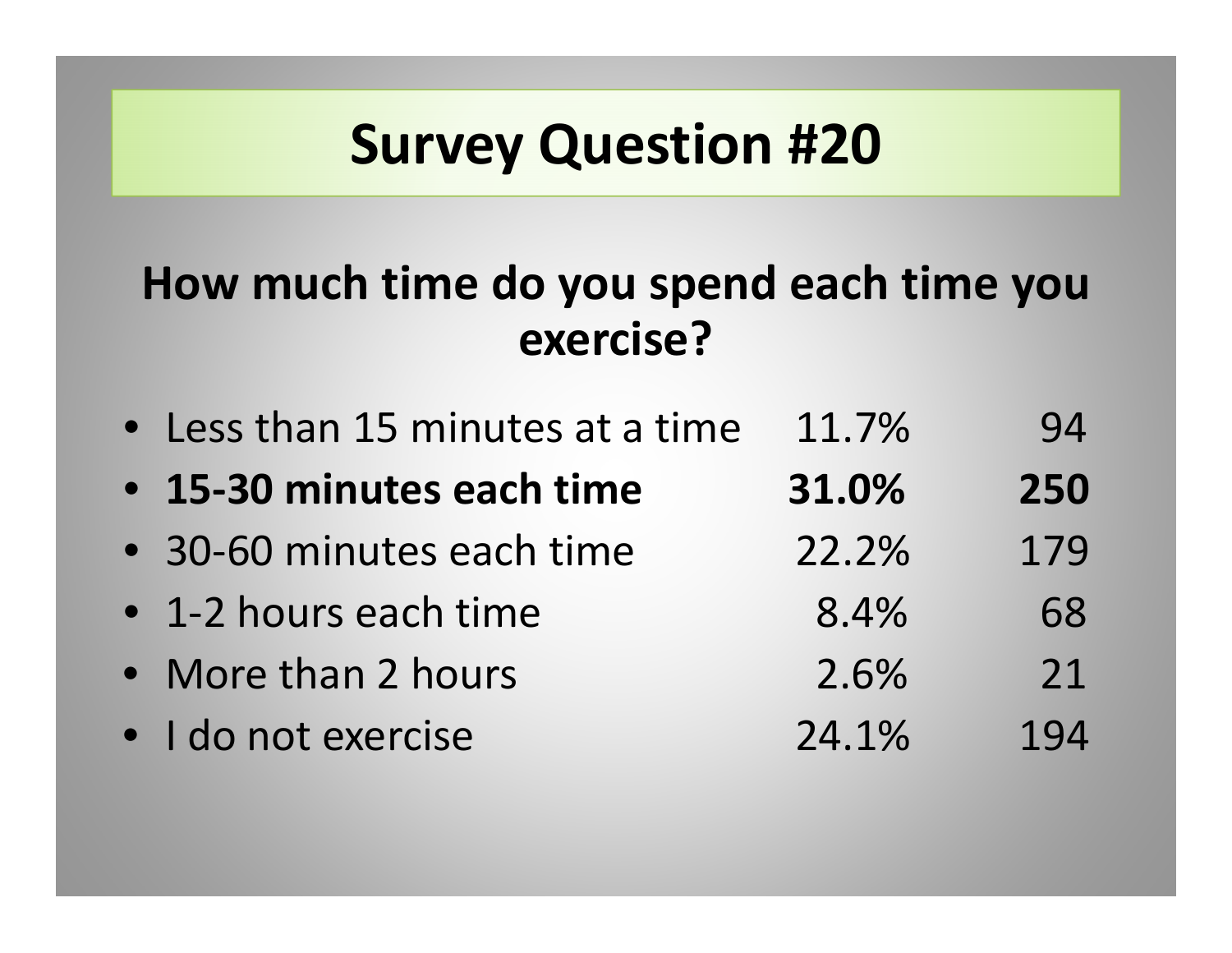#### **Have you EVER been told by <sup>a</sup> doctor, nurse or other health professional that you have, or have had, any of the following?**

|                     | Yes                        | (Ohio)       | <b>No</b>                  | <b>Unsure</b>                |
|---------------------|----------------------------|--------------|----------------------------|------------------------------|
| High cholesterol    | 28.7% (229)                | 39.6%        | 68.6% (547)                | $2.6\% (21)$                 |
| Asthma<br>A stroke  | 14.3% (113)<br>$0.9\%$ (7) | 9.6%<br>3.1% | 84.1% (665)<br>97.6% (772) | $1.6\%$ (13)<br>$1.5\%$ (12) |
| A heart attack      | $2.3\%$ (18)               | 4.4%         | 96.0% (760)                | $1.8\%$ (14)                 |
| High blood pressure | 31.3% (252)                | 31.7%        | 66.5% (536)                | $2.2\%$ (18)                 |
| <b>Arthritis</b>    | 26.8% (214)                | 30.8%        | 71.4% (571)                | $1.9\%$ (15)                 |
| <b>Diabetes</b>     | 11.8% (94)                 | 10.1%        | 86.0% (686)                | $2.3\%$ (18)                 |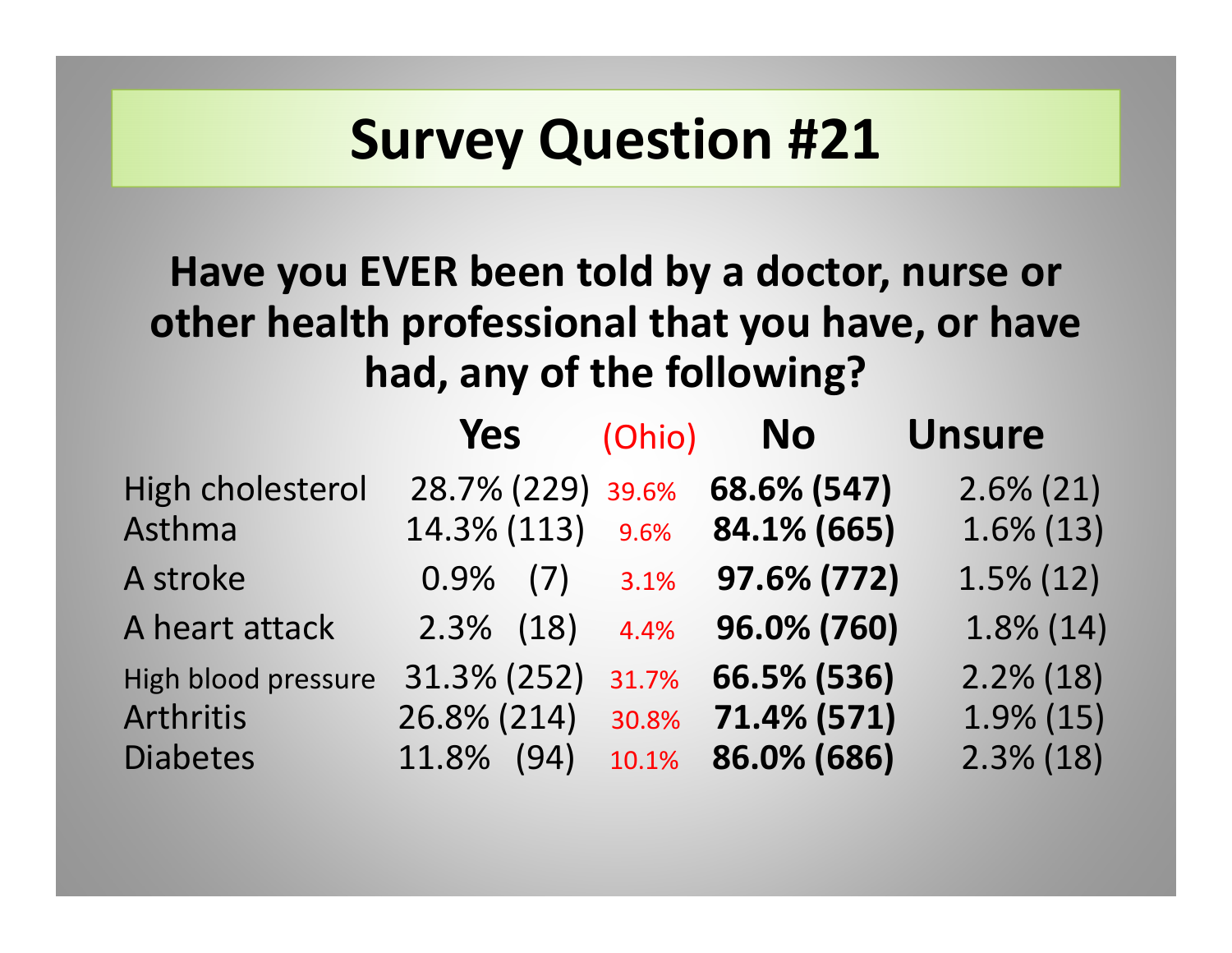#### **Where do you receive ROUTINE medical care? (Check all that apply for both adults and children)**

|                                     | Adult(s) | Child(ren)  |
|-------------------------------------|----------|-------------|
| Doctor's office                     | 680      | 400         |
| Urgent care center                  | 172      | 117         |
| (i.e. Physician's Care; Quick Care) |          |             |
| <b>Emergency Room</b>               | 125      | 87          |
| <b>Health Dept. Clinic</b>          | 25       | 27          |
| Wash. Co. Free Clinic               | 34       | $\mathbf Q$ |

*(806 answered Question)*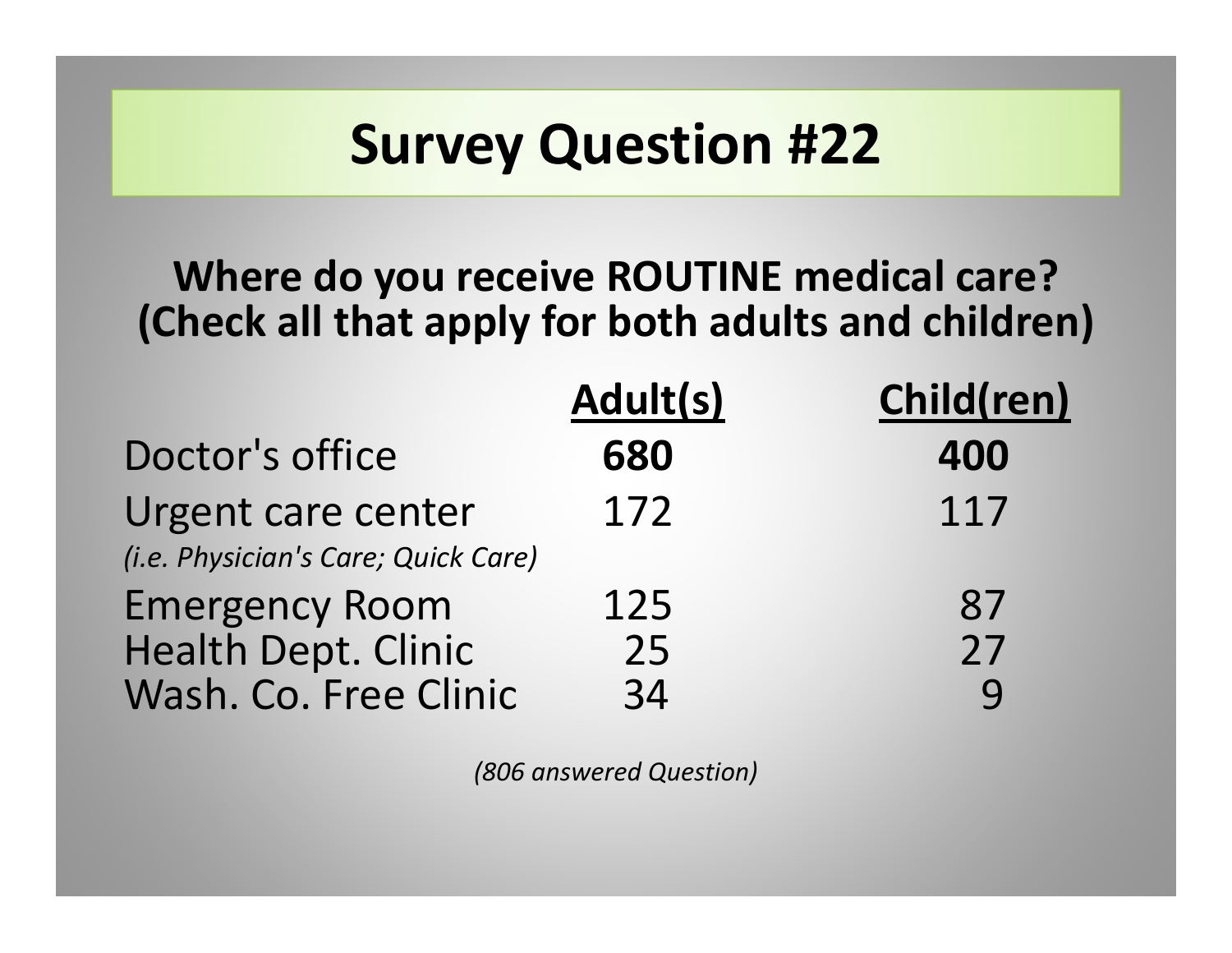#### **Does your family have...(check all that apply for both adults and children)**

|                                        | Adult(s)   | Child(ren) |
|----------------------------------------|------------|------------|
| Private health ins.<br><b>Medicaid</b> | 433<br>209 | 156<br>243 |
| <b>Healthy Start</b><br>Medicare       | 30<br>147  | 64<br>22   |
| <b>Dental Insurance</b>                | 271        | 136        |
| <b>Vision Insurance</b>                | 217        | 112        |
| No Insurance                           | 107        | 13         |

*\*Washington County: No Insurance <sup>=</sup> 13.3% Ohio: No Insurance <sup>=</sup> 12.1%\*Out of 806 responses*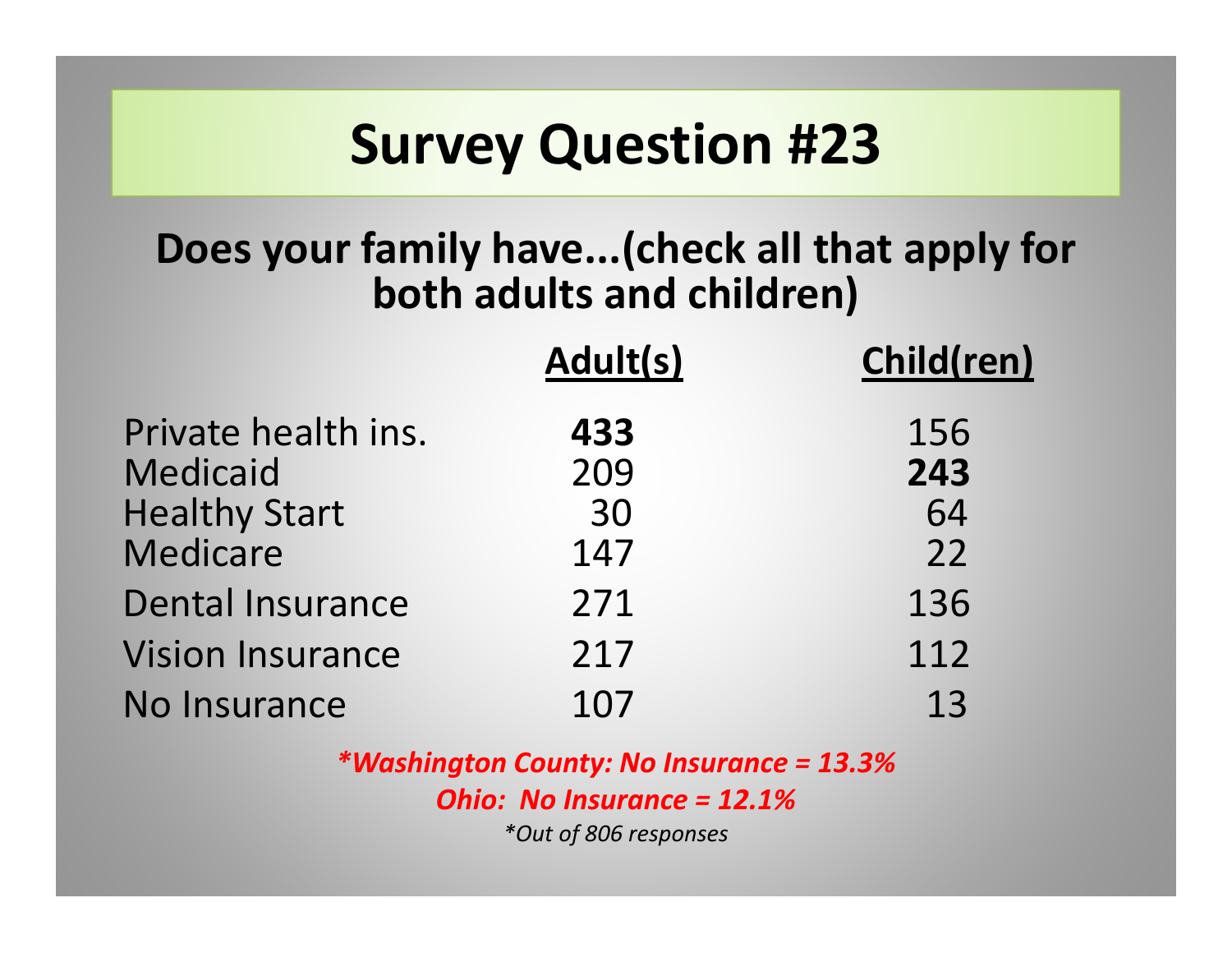#### **How easy is it to find <sup>a</sup> doctor in your area who participates in your health plan?**

| • Extremely easy  | 17.4% | 139 |
|-------------------|-------|-----|
| • Very easy       | 35.2% | 281 |
| • Moderately easy | 26.9% | 215 |
| • Slightly easy   | 7.9%  | 63  |
| • Not at all easy | 12.6% | 101 |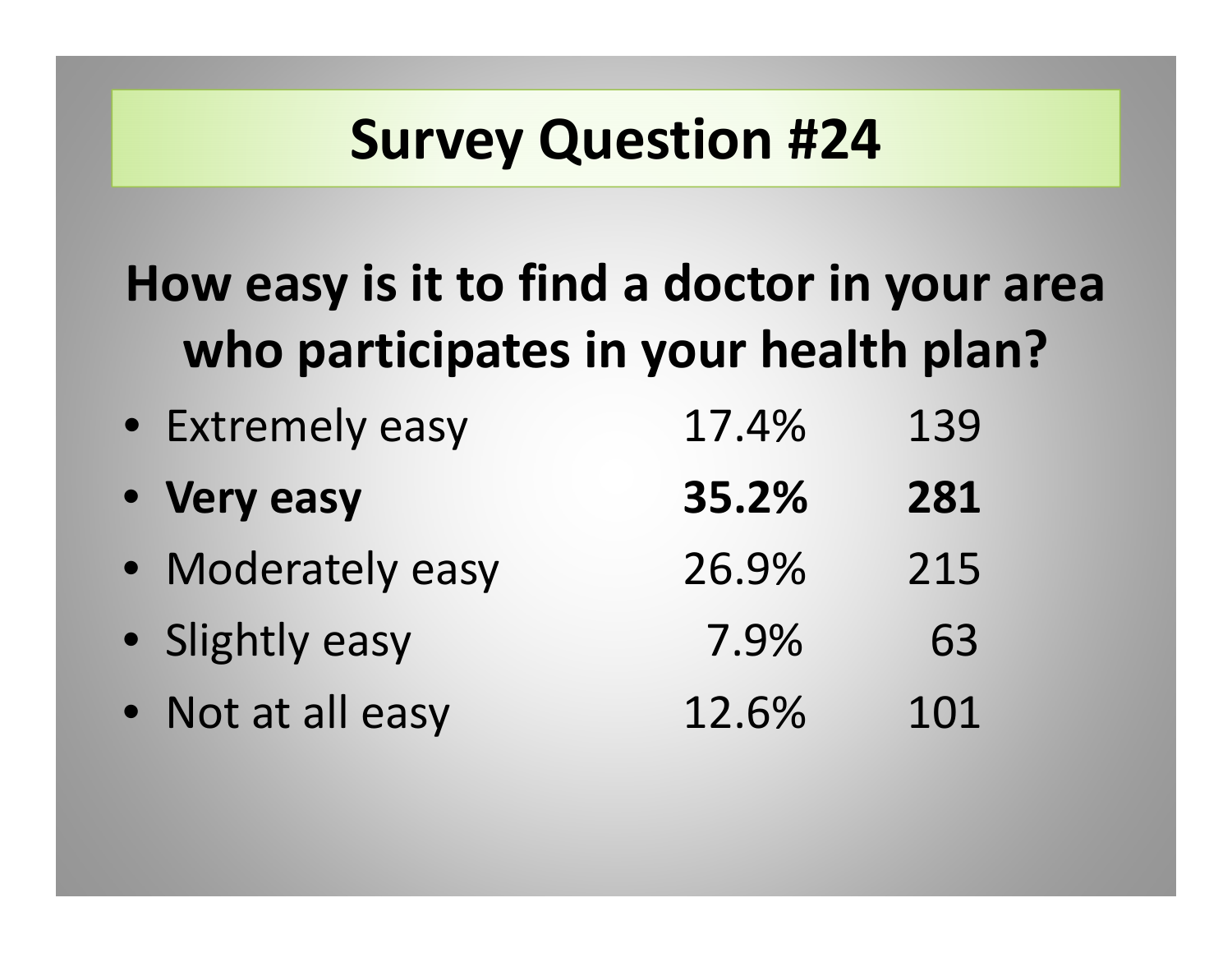#### **Have you been able to find <sup>a</sup> healthcare provider that will take your insurance?**

|                      | Yes | <b>No</b> | <b>NA</b> |
|----------------------|-----|-----------|-----------|
| <b>Family Doctor</b> | 698 | 40        | 68        |
| Dentist              | 482 | 107       | 117       |
| Podiatrist           | 132 | 70        | 389       |
| Ophthalmologist      | 432 | 69        | 161       |
| Chiropractor         | 244 | 81        | 300       |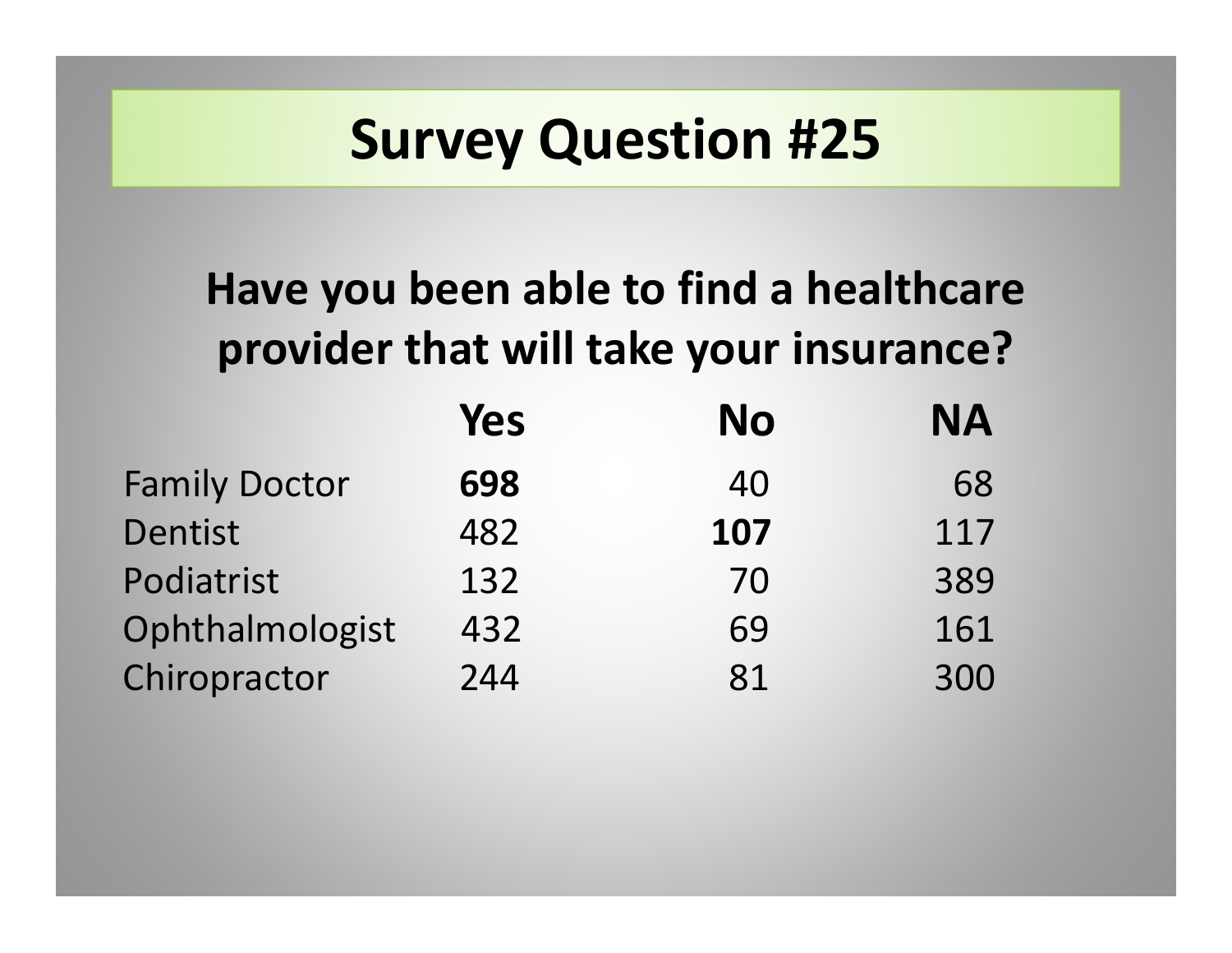# **Do you feel your family's health needs are being met?**

| Somewhat | 22.4% | 181 |
|----------|-------|-----|
| Yes      | 69.1% | 558 |
| No       | 8.5%  | 69  |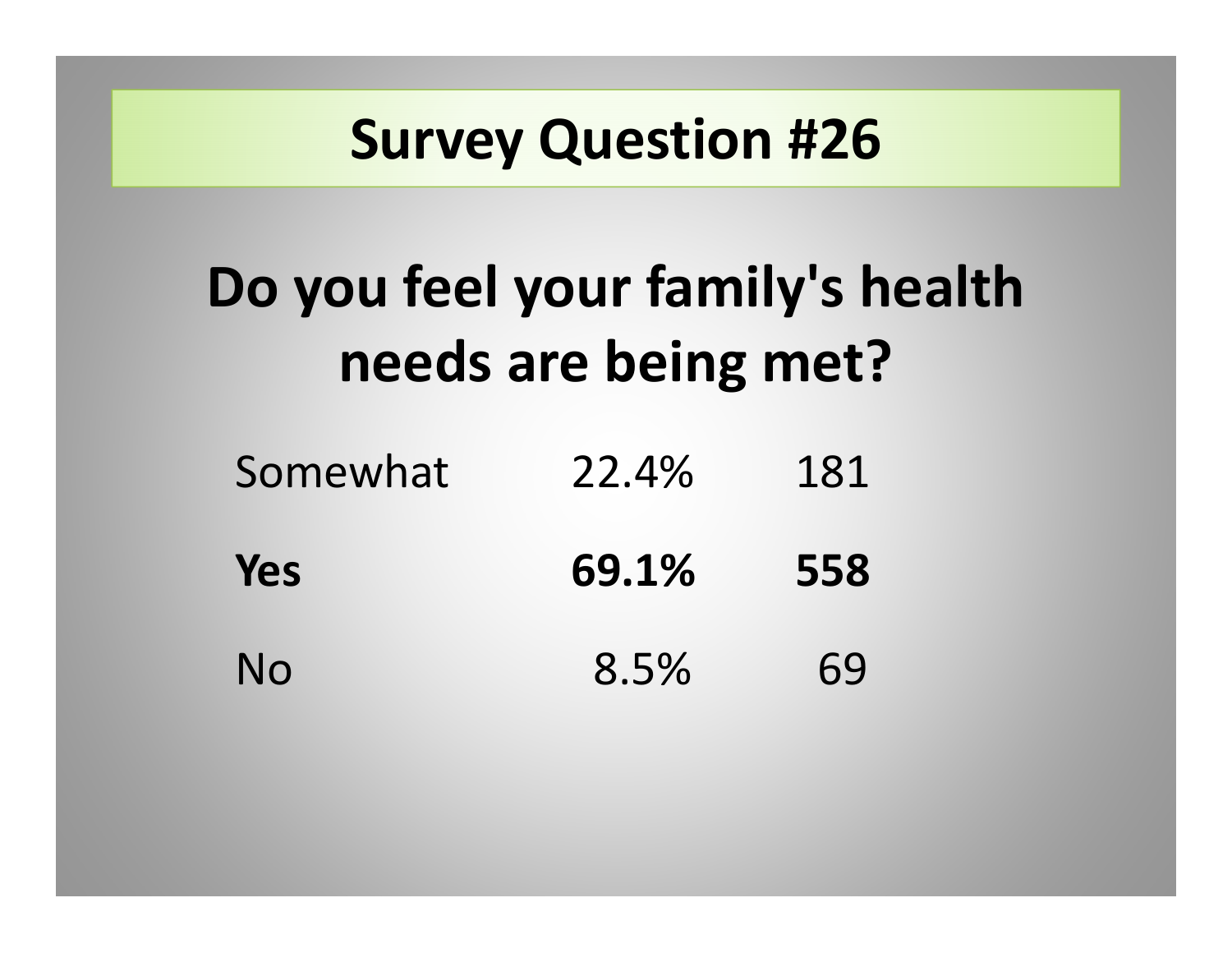#### **If NO, check reasons that apply to your family (check all that apply)**

| <b>No insurance</b>            | 54.5% | 79             |
|--------------------------------|-------|----------------|
| Doctor no longer accepting     |       |                |
| insurance/Medicaid             | 9.7%  | 14             |
| <b>Cannot find doctor</b>      | 20.0% | 29             |
| <b>Cannot find therapist</b>   | 1.4%  | $\overline{2}$ |
| <b>Cannot find counselor</b>   | 1.4%  | $\overline{2}$ |
| Cost of medical care           | 35.9% | 52             |
| <b>Transportation problems</b> | 9.7%  | 14             |
| Language barriers              | 0.7%  | 1              |

*(\*145 Answered Question)*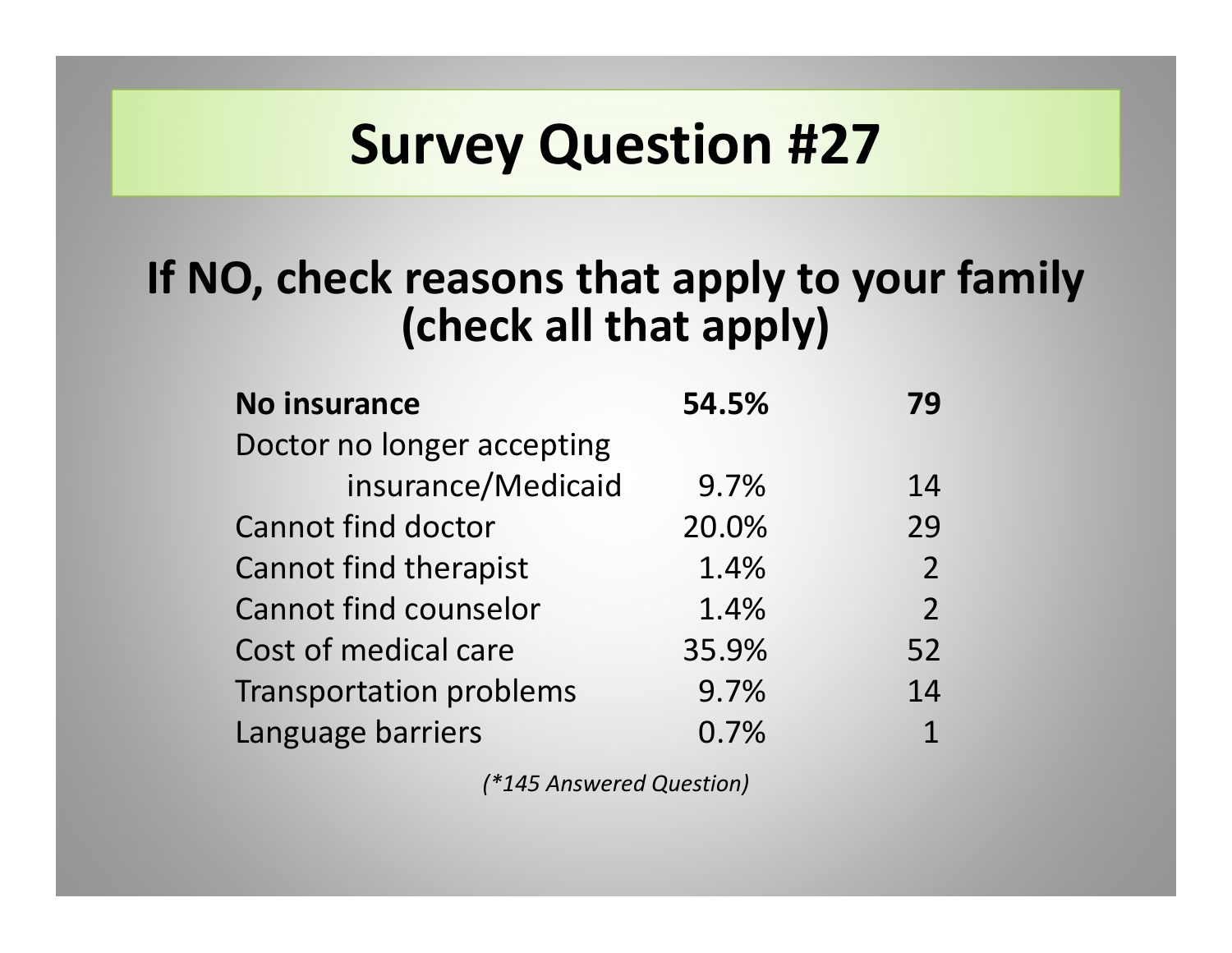**Check all the services that anyone in your family NEEDS but does NOT have:**

|                                    | <b>Adult</b> | <b>Child</b> |
|------------------------------------|--------------|--------------|
| Pediatrician                       | 3            | 24           |
| <b>Family Doctor</b>               | 106          | 20           |
| Obstetrician/Gynecologist          | 57           | 11           |
| <b>Dentist</b>                     | 125          | 54           |
| <b>Eye Doctor</b>                  | 103          | 32           |
| Therapist (speech, physical, OT)   | 22           | 12           |
| <b>Mental Health Counseling</b>    | 50           | 15           |
| <b>Drug and Alcohol Counseling</b> | 15           | 3            |

*(\*241 answered question)*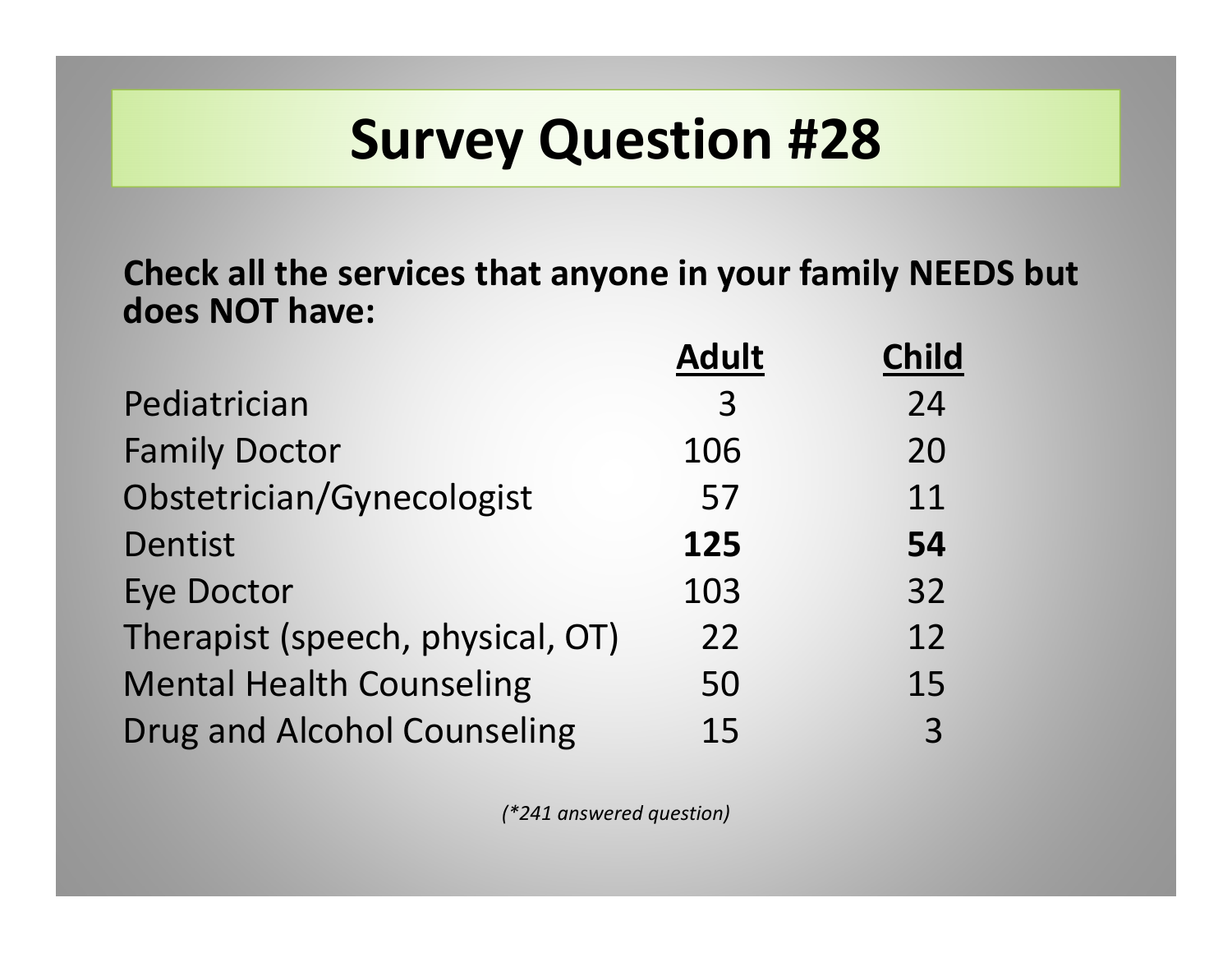Note: for Questions 29-33, the choice answers of "did not need" and "found all help needed" are not included in the graphs.

#### **In the last year, to what degree did you or <sup>a</sup> family member find help in the area of HEALTH/NUTRITION?**

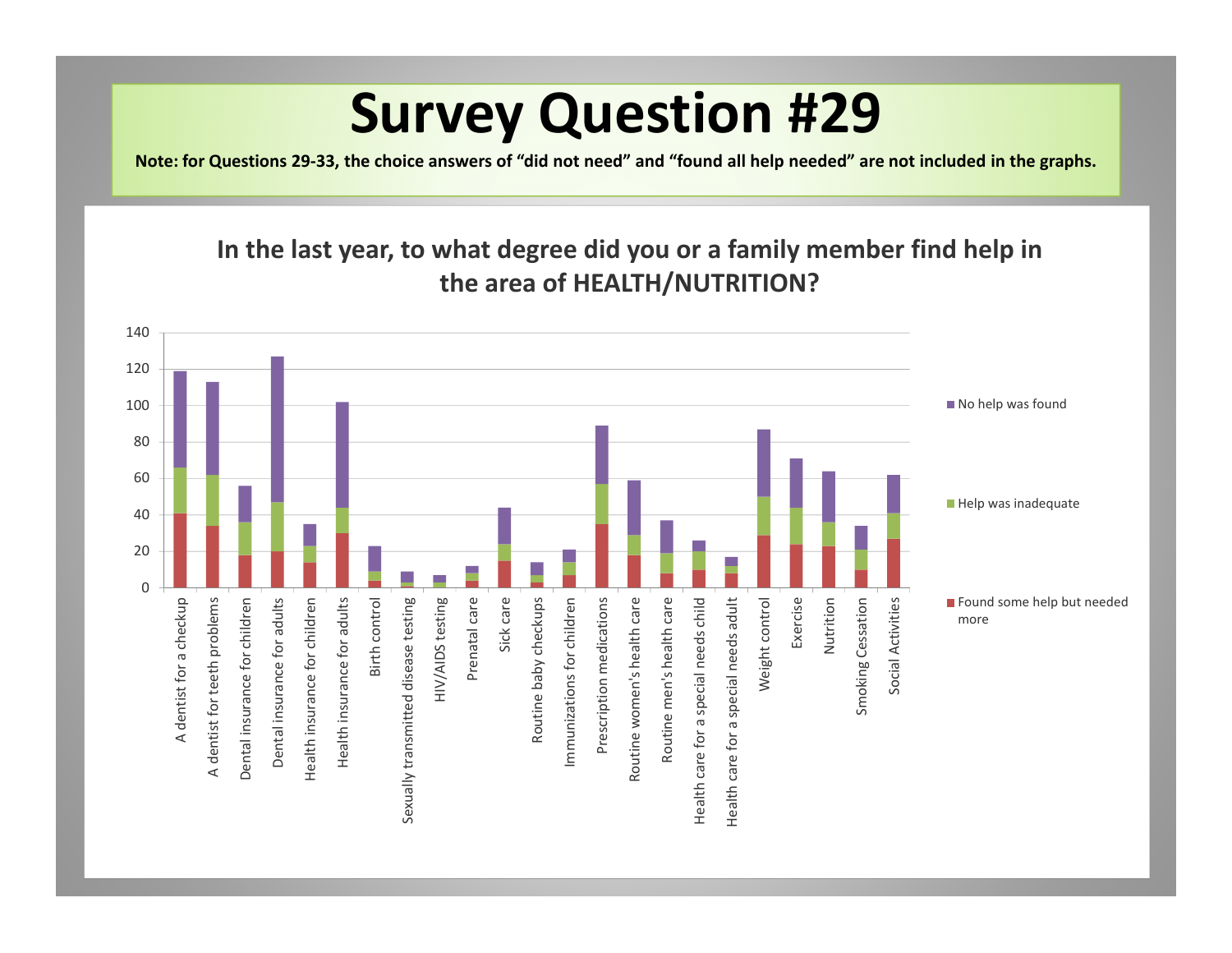**In the last year, to what degree did you or <sup>a</sup> family member find help in the area of EDUCATION/LIFE SKILLS?**

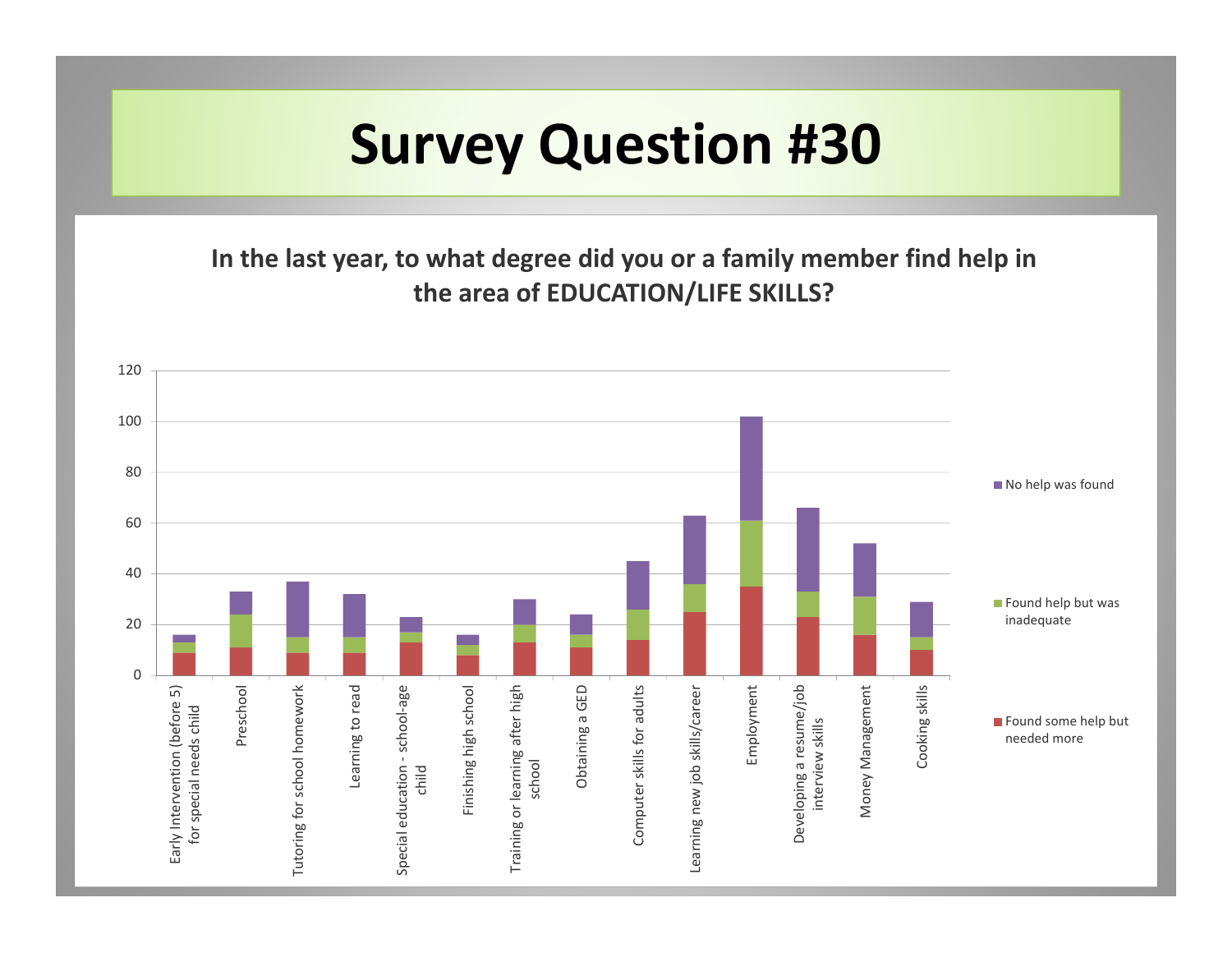**In the last year, to what degree did you or <sup>a</sup> family member find help in the area of MENTAL HEALTH or SUBSTANCE ABUSE?**

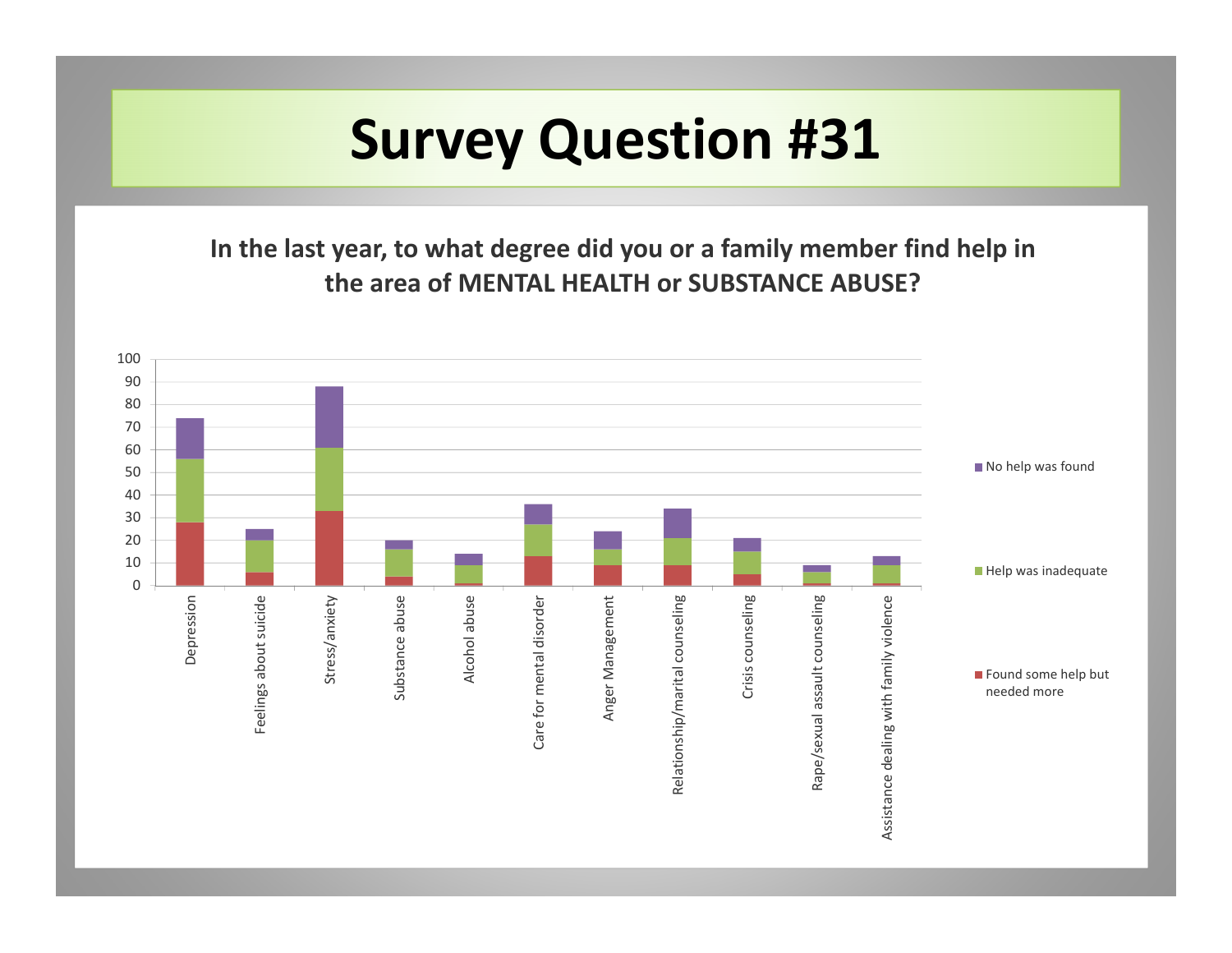**In the last year, to what degree did you or <sup>a</sup> famiy member find help in the area of CHILD‐RAISING?**

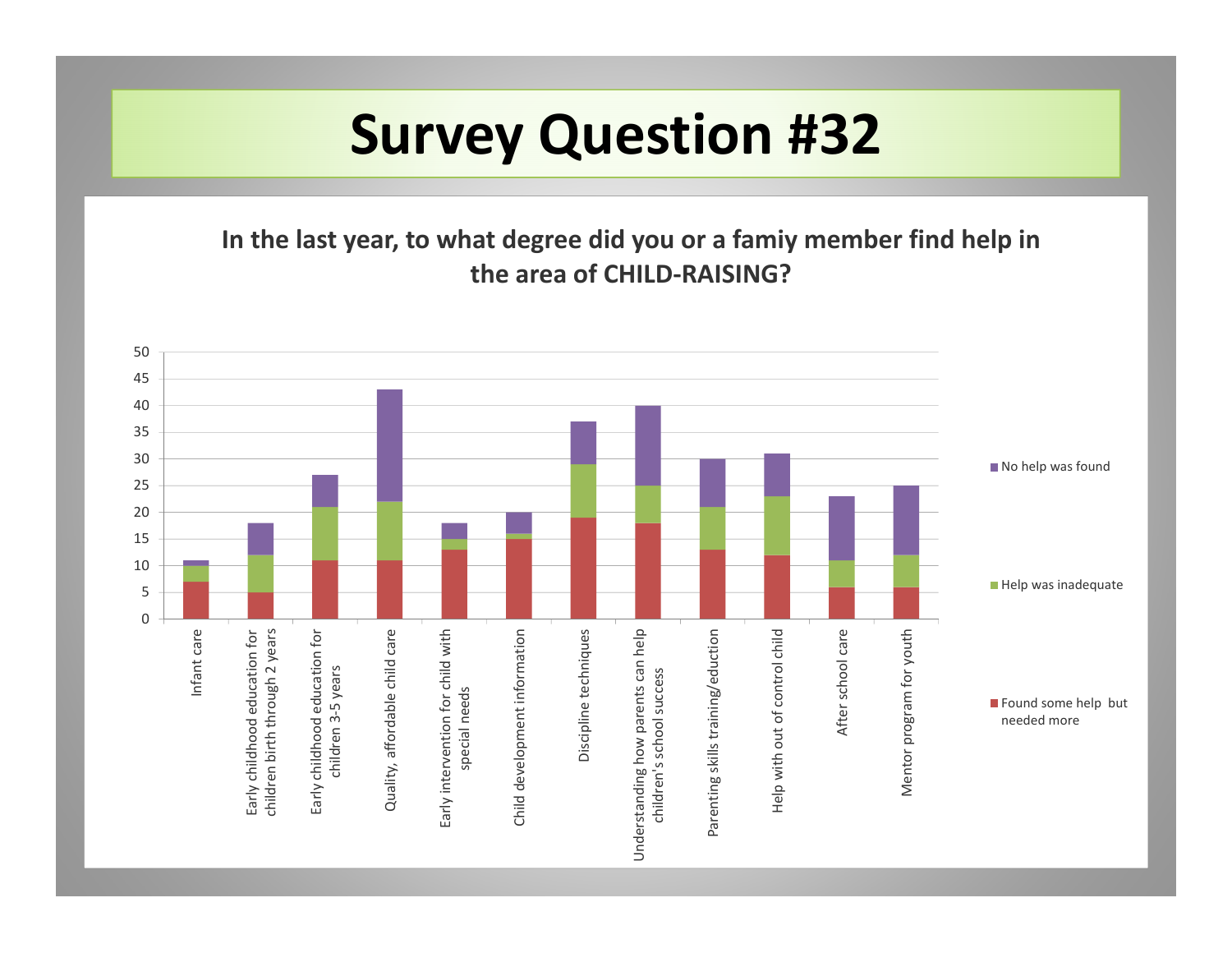**In the last year, to what degree did you or <sup>a</sup> family member find help in the area of COMMUNITY/SOCIAL SERVICES?**

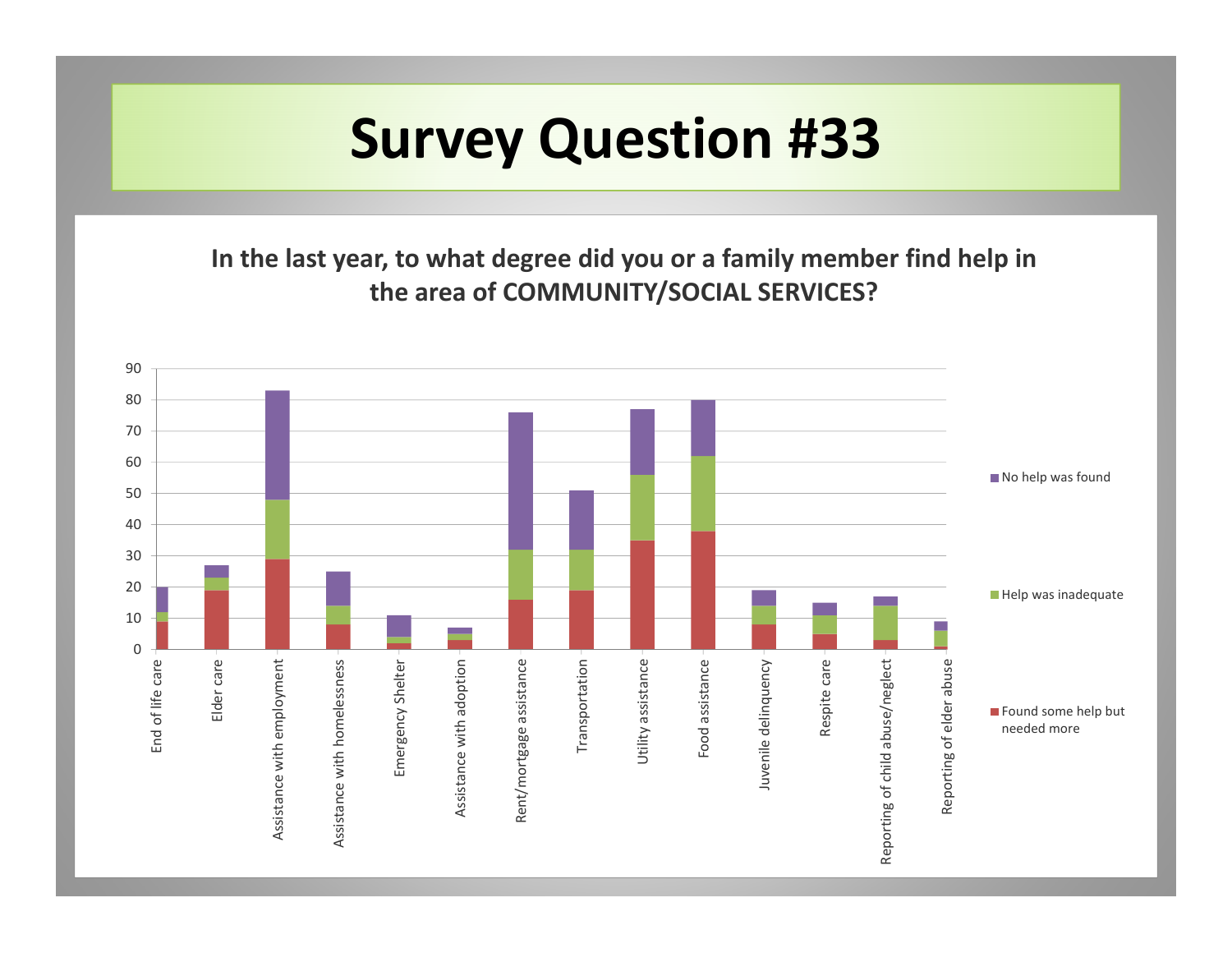#### **Survey Questions #34 and #35**

#### **Do you have access to the Internet? Yes 81.5% 615** No 18.5%140

**Do you use the Internet to access information and/or services?**

| Yes       | 76.6% | 577 |
|-----------|-------|-----|
| <b>No</b> | 23.4% | 176 |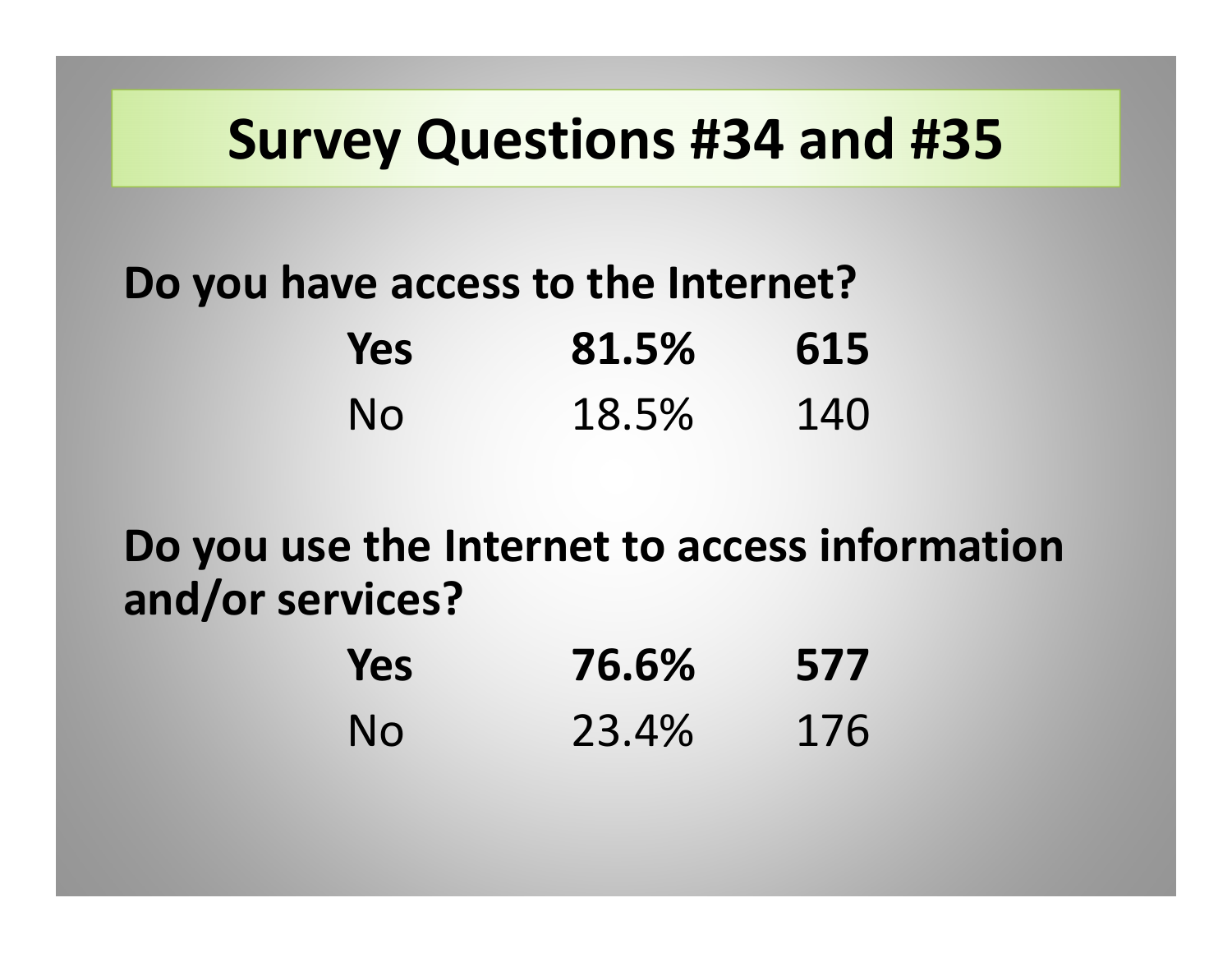#### **What can community service providers do to be more helpful to families? 228 Responses received**

**OPEN-ENDED ANSWERS CATEGORIZED INTO THE FOLLOWING RELATED AREAS:**

| <b>Information and Referral</b>  | 42           |
|----------------------------------|--------------|
| <b>Health / Doctor</b>           | 26           |
| <b>Mental Health</b>             | 17           |
| <b>Middle Class/Working Poor</b> | 15           |
| <b>Insurance</b>                 | 14           |
| <b>Housing</b>                   | 12           |
| <b>Youth</b>                     | 7            |
| <b>Collaboration</b>             | 6            |
| <b>Jobs</b>                      | 5            |
| <b>Special Needs</b>             | 5            |
| <b>Elder Issues/Needs</b>        | 4            |
| <b>Transportation</b>            | 4            |
| <b>Child Care</b>                | 3            |
| <b>Legal</b>                     | $\mathbf{1}$ |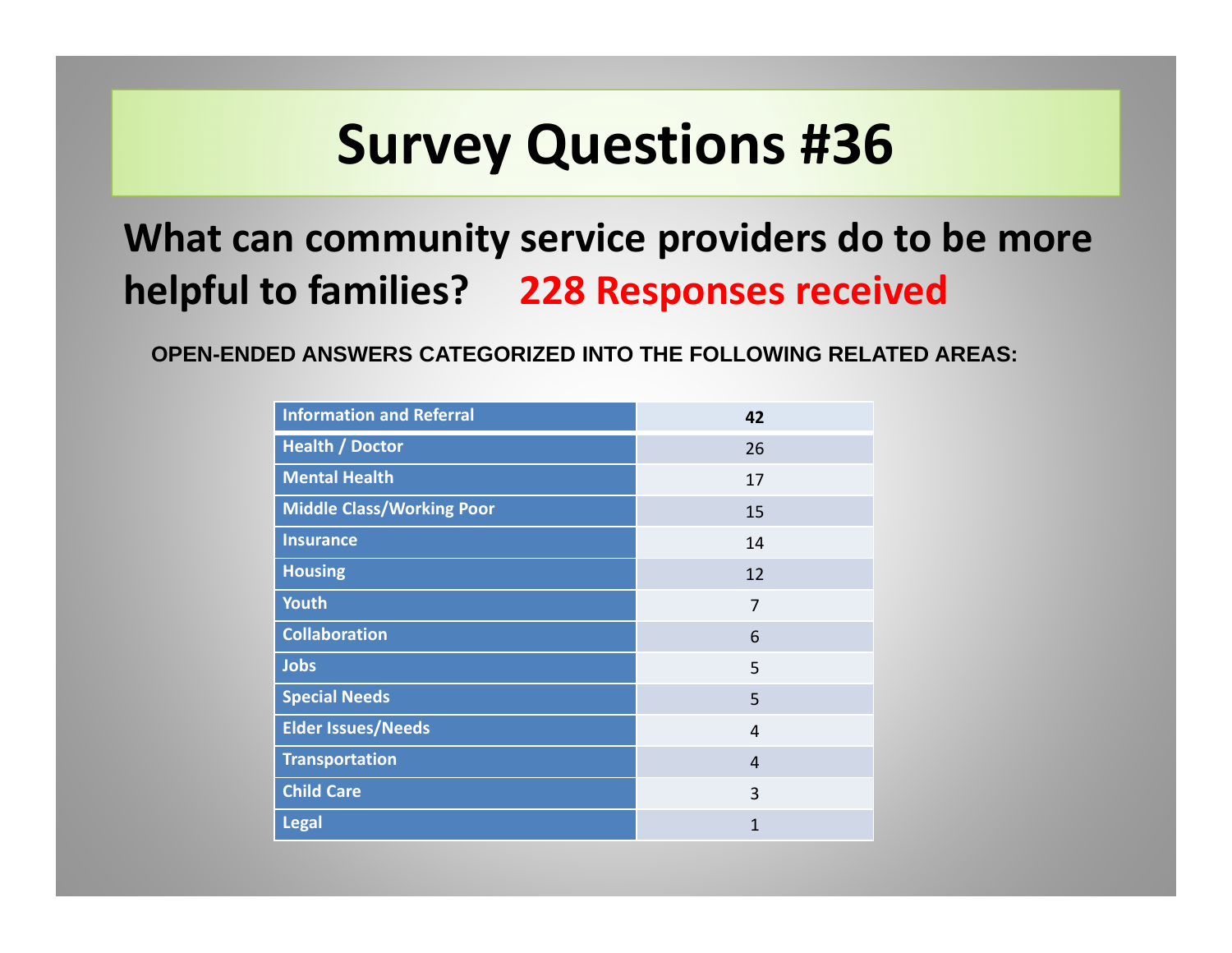## **What Now?....**

*"Conducting <sup>a</sup> survey creates expectations for change in those asked to answer it. Do not survey if action will not or cannot be taken as a result."* (Excerpted from Nancy R. Tague's *The Quality Toolbox)*

Utilize and compare the following data sources to make **data‐informed decisions** within systems and as <sup>a</sup> community.

- • 2011 Community Health Assessment Report – <sup>a</sup> collection and analysis of health data prepared by Marietta Memorial Hospital
- Health Council Stakeholder Perception Survey
- 2011 Community Needs Assessment
- •CDC /The Behavioral Risk Factor Surveillance System (BRFSS)

*Note: The survey results can be accessed on the FCF website at www.wcfcfc.org.*